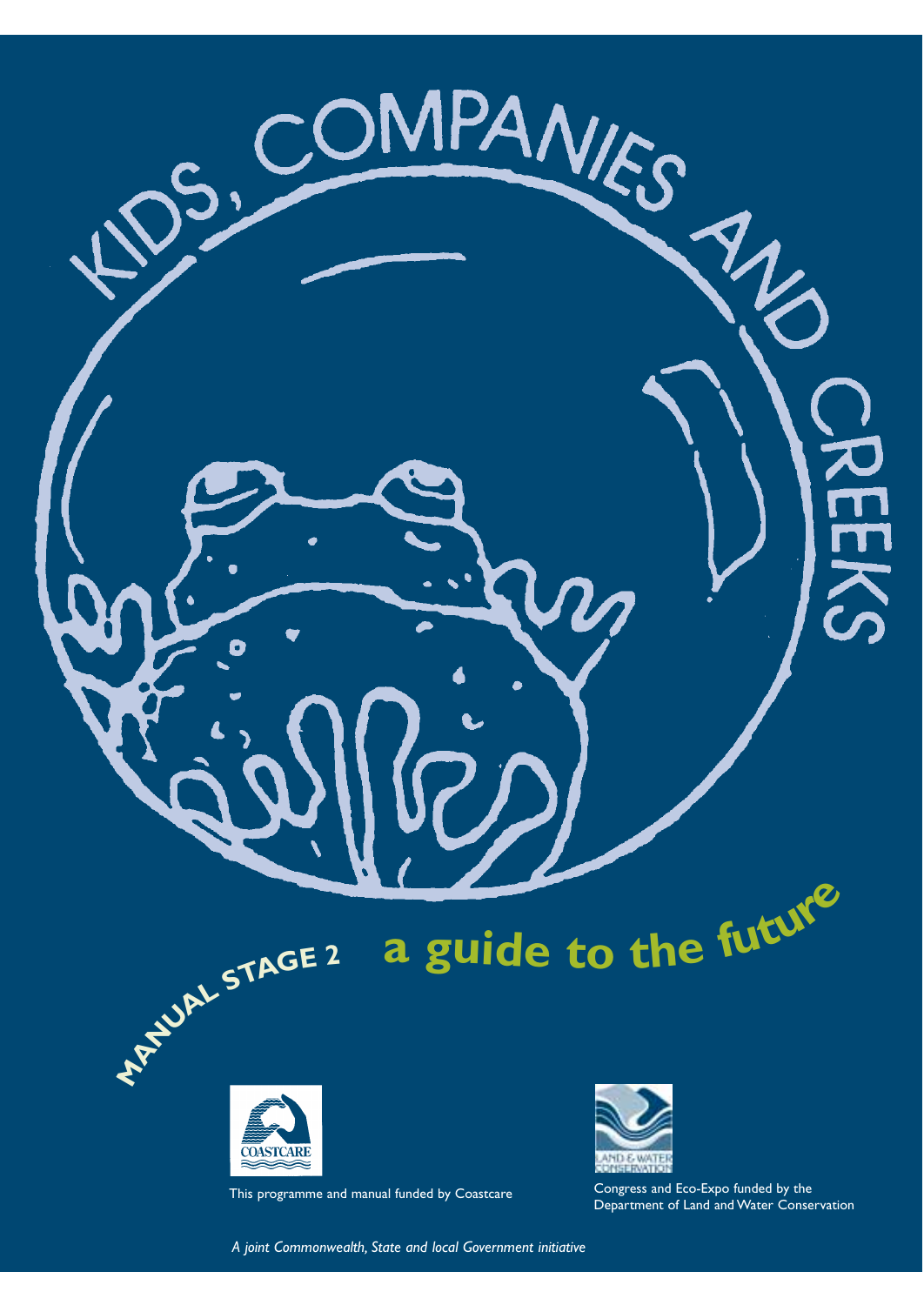### **The** *kcc* **project is driven by the involvement of the kids, an essential element...**

*"(There) is a real need for business to rethink its social and environmental responsibilities. It is ironical that we are responding to a challenge put to us by school children from our own community. Perhaps as business people we should have been more pro-active about our environmental responsibility before it got to this stage.We must congratulate the kids for having the*

*temerity and the enthusiasm to bring this environmental issue to our attention. I trust we will not let this future generation down."*

> *Marcus Blackmore Blackmores 1994*

**C**<sub>a</sub><br>*i*<sub>*n*g</sub> **for the Catchiner**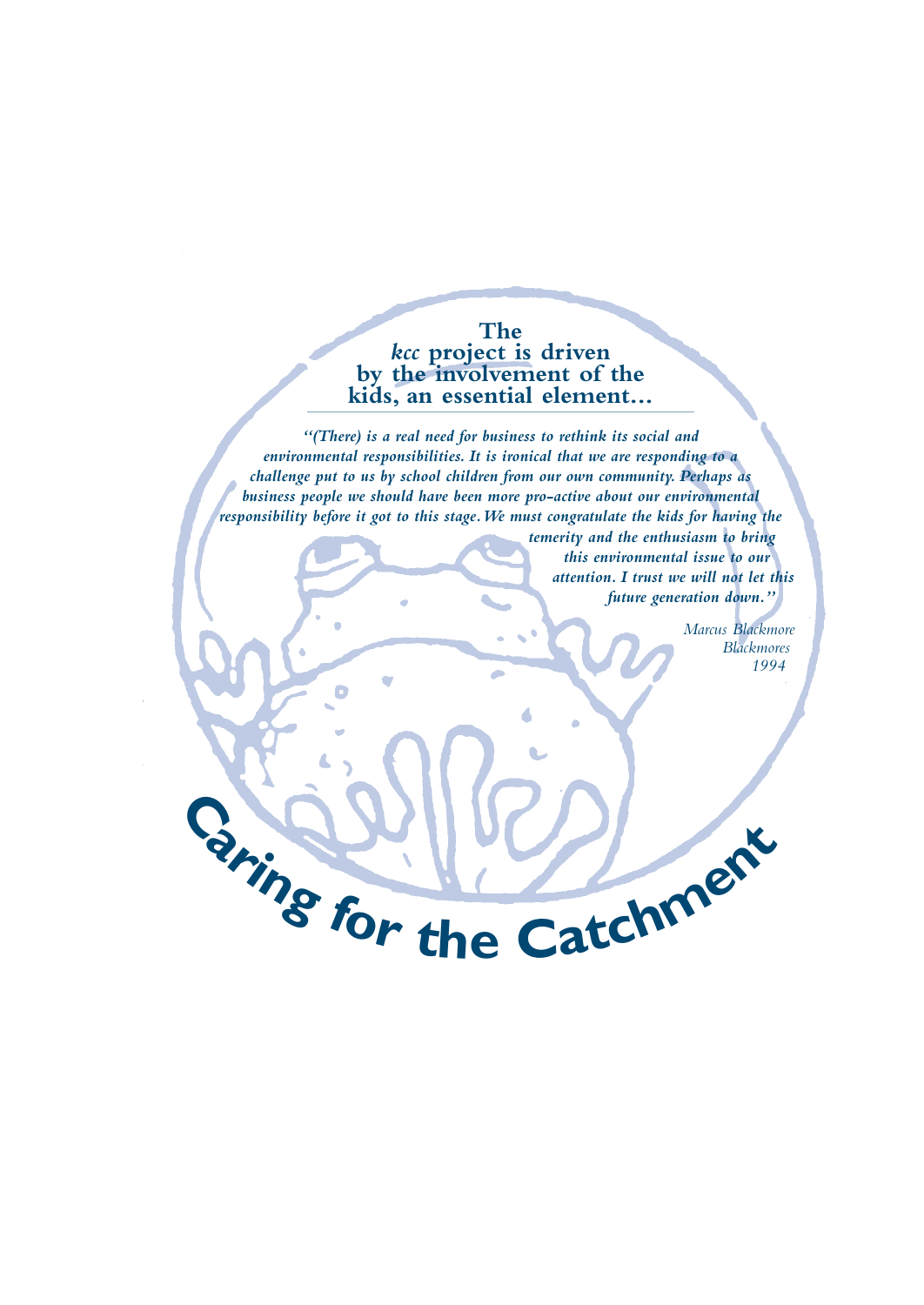| contents                                                                                                     |        |  |
|--------------------------------------------------------------------------------------------------------------|--------|--|
| Introduction<br>Founders of kids, companies & creeks                                                         | 5      |  |
| Manly Environment Centre                                                                                     |        |  |
| <b>Oz GREEN</b>                                                                                              |        |  |
| <b>Blackmores</b> Ltd                                                                                        |        |  |
| kcc Stage 1<br>Need for action                                                                               | 6      |  |
| Objectives                                                                                                   |        |  |
| <b>History</b>                                                                                               |        |  |
| Maintaining the relationship                                                                                 |        |  |
| The growth of kcc                                                                                            |        |  |
| Reaching out to the Residents on Ocean Care Day<br>Objectives and Outcomes of kcc Stage 2<br>Objectives      | 7<br>8 |  |
| Outcomes of the student industry congress                                                                    |        |  |
| Outcomes of the student industry assessment process                                                          |        |  |
| kcc Inaugural Industry Congress<br>- Manly Council Chambers<br>Corporate Catchment Carers' information night | 9      |  |
| The Congress                                                                                                 |        |  |
| The running schedule                                                                                         |        |  |
| <b>Initiatives Following the Congress</b><br>The teacher information and support night                       | 11     |  |
| School follow up                                                                                             |        |  |
| Visions from the Congress                                                                                    |        |  |
| How to achieve our visions                                                                                   |        |  |
| Initiatives following the Congress                                                                           |        |  |
| - Schools                                                                                                    |        |  |
| - Corporate Catchment Carers                                                                                 |        |  |
| kcc Student Industry Assessment Process<br>Objectives                                                        | 13     |  |
| Methodology                                                                                                  |        |  |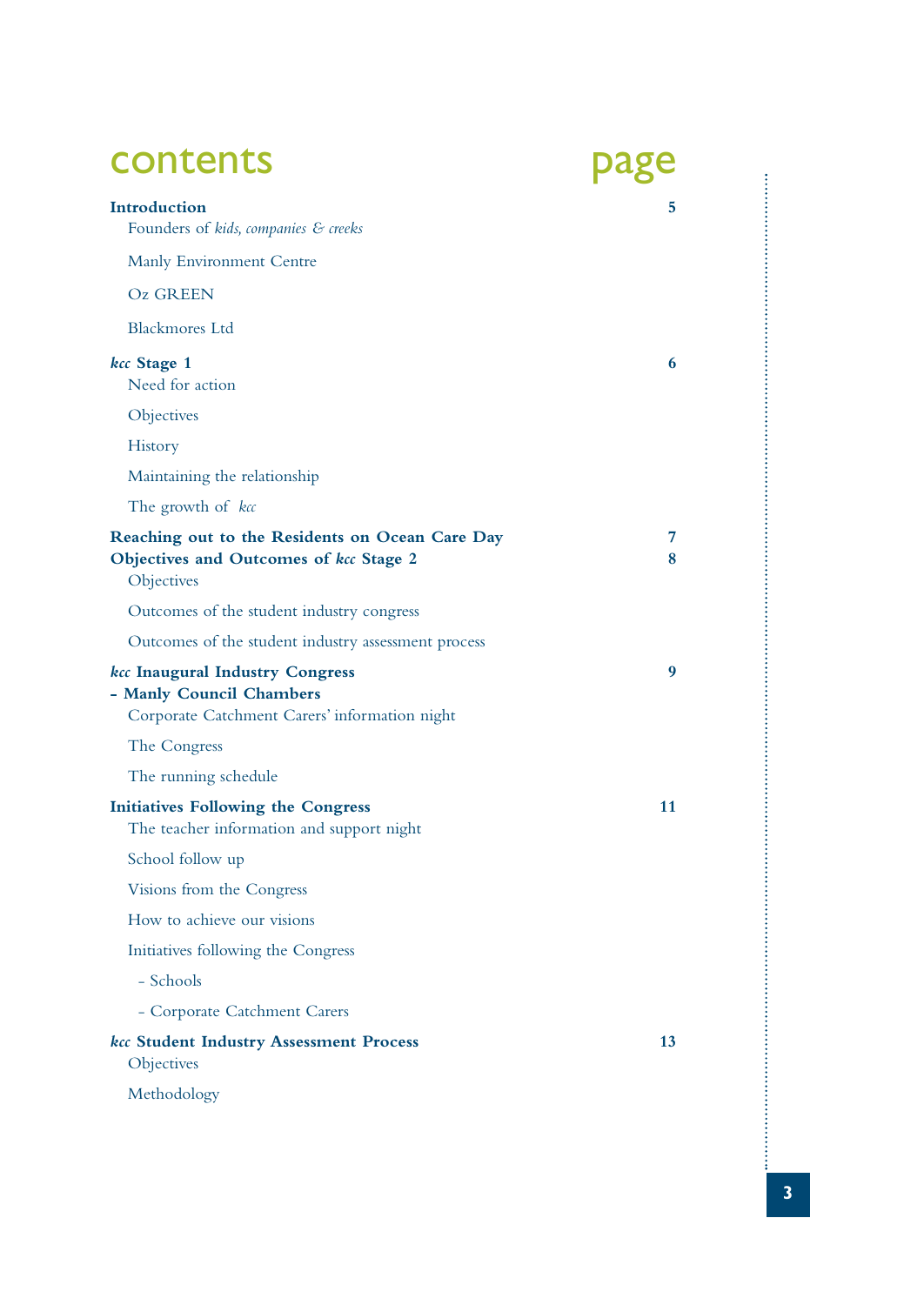| <b>Companies Leading by Example</b><br>Mark Stewart Smash Repairs                         | 15 |
|-------------------------------------------------------------------------------------------|----|
| Manly Hydraulics Laboratory site renovation and design                                    | 15 |
| International College of Tourism & Hotel Management                                       | 16 |
| Blackmores Ltd.                                                                           | 17 |
| Wakehurst Golf Club                                                                       | 19 |
| <b>Clontarf Marina</b>                                                                    | 21 |
| Balgowlah Seaforth RSL Club                                                               | 23 |
| Major Graphics Printers Pty Ltd                                                           | 24 |
| Mobil Petrol Station                                                                      | 24 |
| Hum Café                                                                                  | 26 |
| <b>Overall Results of the Industry Assessment</b><br>Initiatives following the assessment | 27 |
| Future Projects for kcc Following the Congress<br>Getting the message across              | 28 |
| Adopt-a-Drain                                                                             |    |
| Adopt-a-Creek                                                                             |    |

Published by the Manly Environment Centre 41 Belgrave Street Manly NSW 2095 AUSTRALIA

September 1998 ISBN 0-9586032-0-0

Further copies are available from the Manly Environment centre or by contacting the Centre on ph (02) 9976 2842 or fax (02) 9976 3849.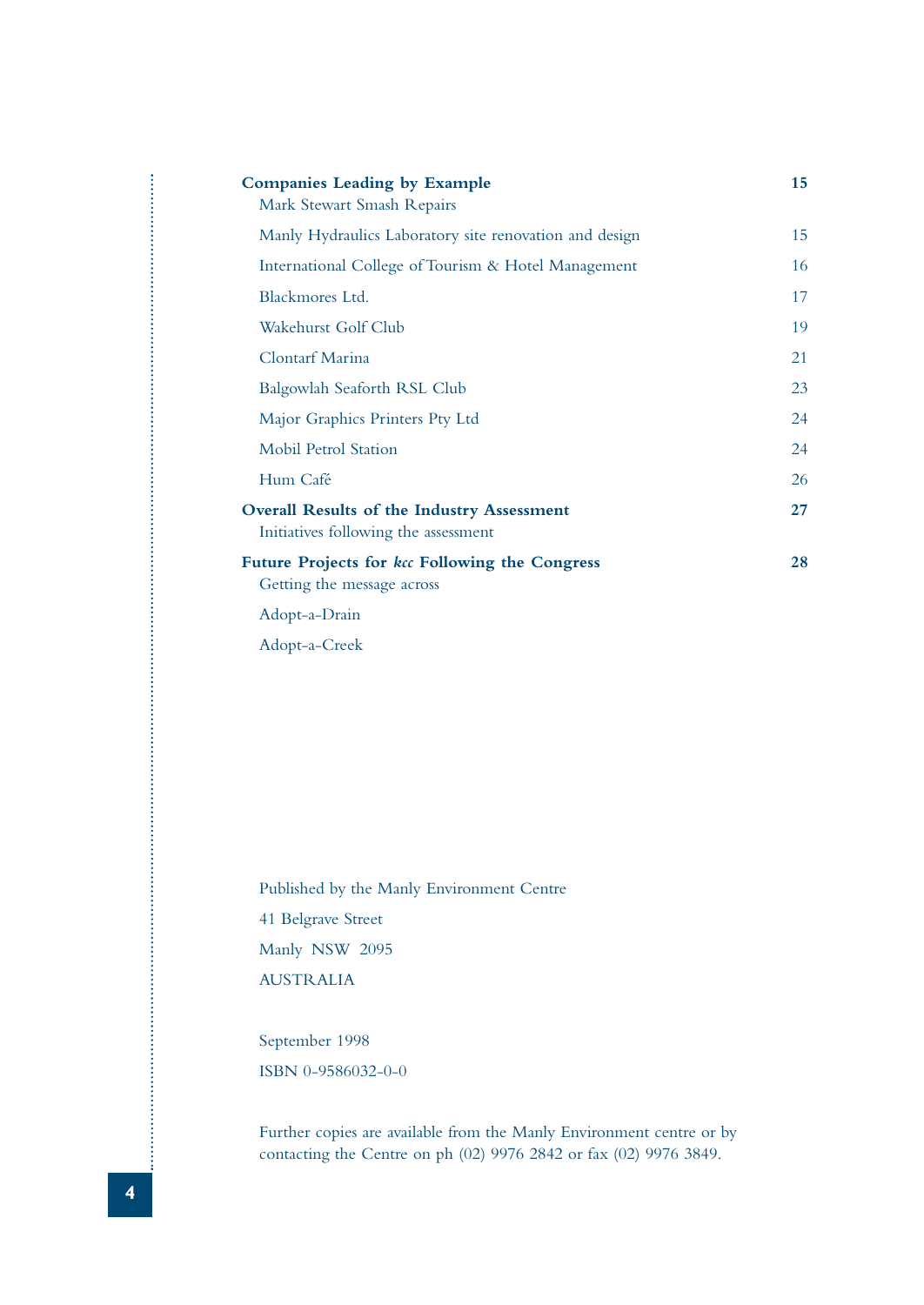### introduction

#### **FOUNDERS OF** *kids, companies & creeks***:**

#### **The Manly Environment Centre (MEC)**

The Manly Environment Centre is a unique environmental partnership between local government, corporate and community groups. It provides environmental resources and support to students, companies and the general public. The aim of the Centre is to ensure the future health of the residents by seeking to eliminate land, air, water, noise and visual pollution and by restoring and protecting the natural environment.

*If you would like information on the MEC and its projects, contact the Director, Judy Reizes on ph: (02) 9976 2842, call in at 41 Belgrave Street, Manly NSW 2095 or at our web site www.mec.org.au*

#### **Oz GREEN (Global Rivers Environmental Education Network - Australia Inc.)**

Oz GREEN is a non-profit organisation dedicated to addressing critical water resource challenges through an innovative combination of global communications and environmental education. Oz GREEN aims to achieve this through informed community participation in the management of our vital natural resources. It takes a problem-solving action-based approach to improving water quality.

*Contact: Sue and Col Lennox, Oz GREEN, PO Box 1378 Dee Why NSW 2099 ph: (02) 9971 4098; e-mail ozgreen@pegasus.com.au; web site www.pegasus.com.au/~ozgreen*

*Darin Walters from Blackmores presenting students from Stella Maris with the Ocean Care Day Art Prize*

#### **Blackmores Ltd**

Blackmores has provided continuous support in establishing and maintaining *kids, companies & creeks* (*kcc*) since the programme's inception. Blackmores is an Australian company which has been a leader in natural, drug-free health care for over 60 years.

*Contact: Blackmores Ltd, PO Box 258, Balgowlah, NSW 2093. Phone (02) 9951 0111; web site www.blackmores.com*

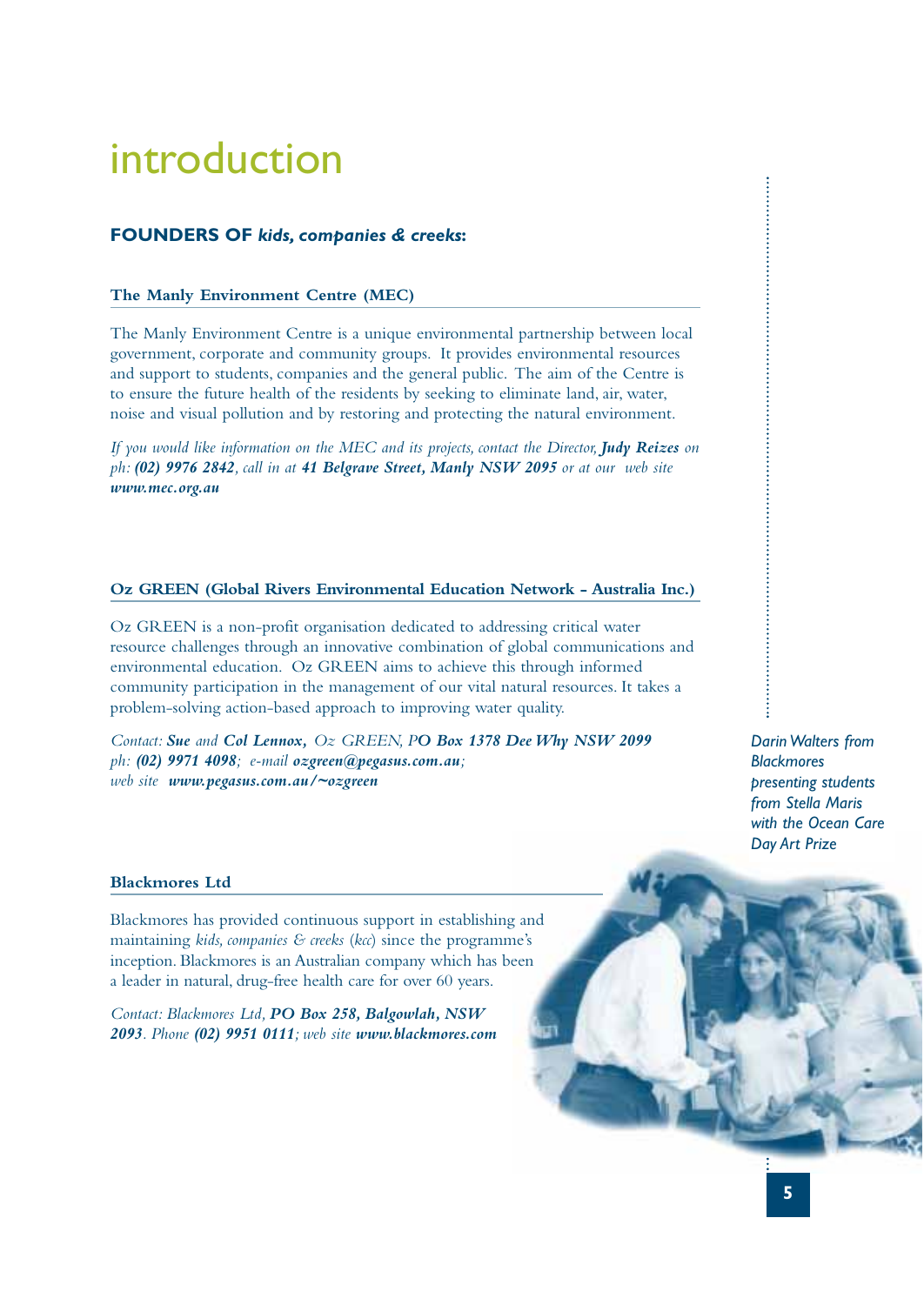### *kcc* STAGE 1

#### **NEED FOR ACTION**

Manly and Curl Curl Lagoons are recognised as being two of the most severely degraded recreational waterways on the Eastern seaboard. Streamwatch results indicate that the use and mis-use of stormwater by light industries, which make up a large proportion of the catchment, are contributing to the decline in water quality within the catchment. Oil, nutrients, sediments, sewerage and litter are entering the creeks via stormwater drains.

#### **OBJECTIVES**

The objectives of *kcc* are to improve water quality through interaction between local school children and companies. The students provide a non-threatening contact through which attitudes can be examined and changed within small business on stormwater management policies. Students are also important ambassadors for the future in developing action plans and motivation.

#### **HISTORY**

**kcc** evolved from the realisation of a need for action following the start of the Streamwatch programme at Freshwater High School. In 1989, a series of pollution incidents prompted students and their teacher, Sue Lennox (Oz GREEN) to begin water testing. The water testing confirmed their fears and in 1990 they decided to survey local industries in the catchment to identify sources of pollution.This was followed up in 1993 with a Waste Information Forum at the school to educate industry on waste water and the problems facing the lagoons. Local company Blackmores Ltd spoke at the Forum about good environmental practice. Following this Blackmores Ltd, Manly Environment Centre and Oz GREEN joined forces to hold the first *kcc* Eco-Expo in 1994.

In 1995, following the launch of the first *kcc* Manual by the Hon. Pam Allan, Minister for the Environment, the programme gained state-wide recognition for its success in alerting the community to issues concerning the health of local creeks. The programme has since won a Gold Award from the NSW Government RiverCare 2000 programme and a Keep Australia Beautiful award. It has also been used as a case study in a recent EPA document 'What We Need is a Community Education Project'.

#### **MAINTAINING THE RELATIONSHIP**

Since the launch of the last manual, *kcc* has maintained a continuous working relationship between local schools, companies and Councils, providing long term support for a succession of environmental events and initiatives. This support has been vital in the continuation of the project and the completion of this stage.

#### **THE GROWTH OF THE** *kcc* **PROGRAMME**

'Community education in Manly Warringah, particularly on water pollution issues, is so highly regarded that it is often used as a model at international, national and state level' (Mary White author of 'Listen our Land is Crying' 1997).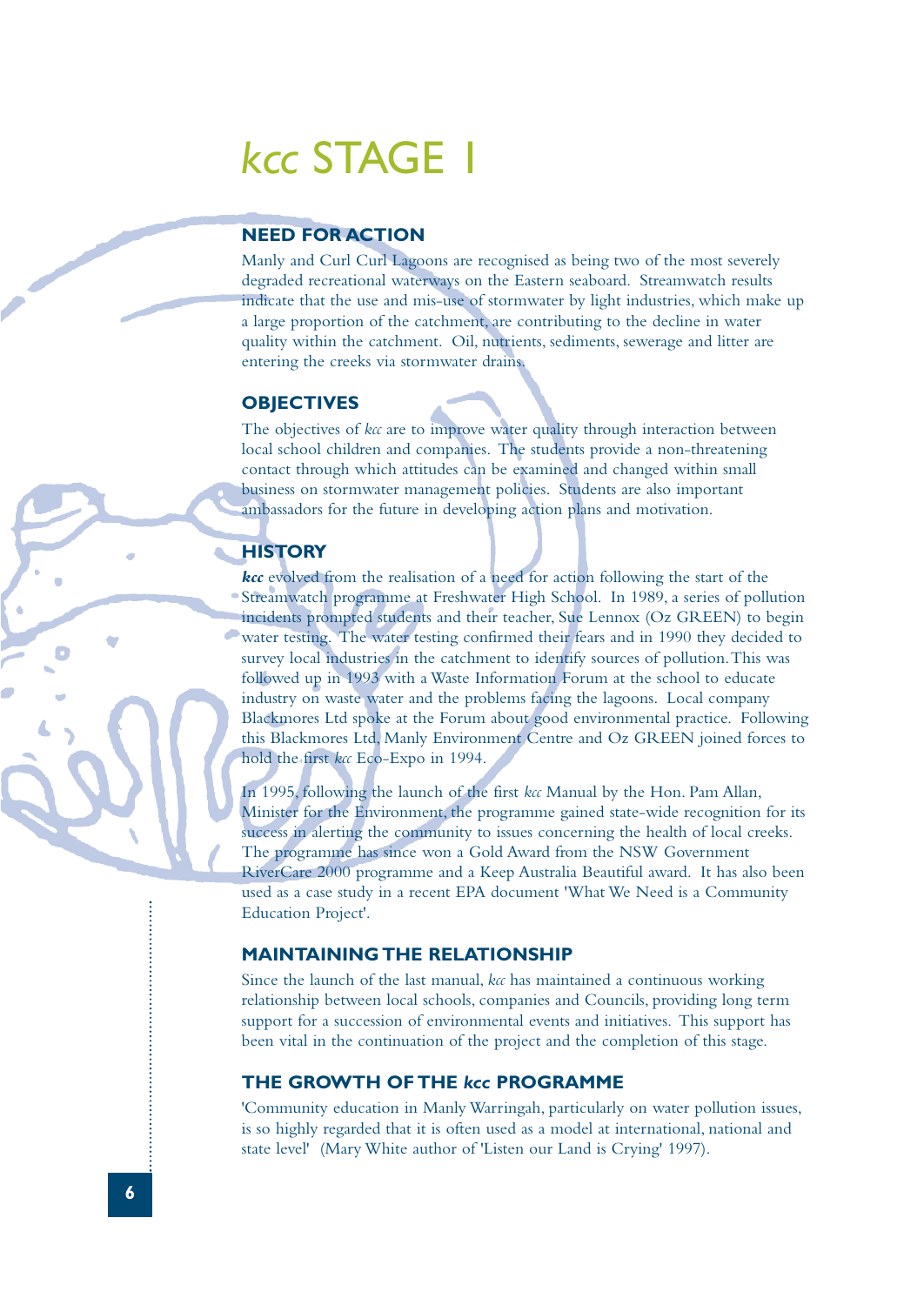Since the first *kcc* expo in 1994, a number of *kcc* programmes have been initiated in other catchments by Oz GREEN:

- Georges River Catchment 1995 and 1997 with the Georges River CMC
- Cooks River Catchment 1996 with the Cooks River CMC
- Cattai Creek in 1997 with the Hawkesbury-Nepean CMT

In addition *kcc* has inspired projects at Oxley Creek in Brisbane and at Cowan Creek in the Hawkesbury-Nepean Catchment.

#### **REACHING OUT TO THE RESIDENTS ON OCEAN CARE DAY**

The *kcc* Waste and Eco-Expo promoted the use of sustainable products and offered environmental alternatives to current practices. The expo took sustainable technology to the streets, raising the awareness of our impact on the environment and providing practical solutions to protect our local waterways.

With a comprehensive media coverage, this high profile event provided an ideal opportunity to showcase these technologies to an ever broader audience.

In 1997, the *kcc* Waste and Eco-Expo was held in conjunction with the fifth Ocean Care Day and showcased over 40 exhibitors, including conservation groups, displays on solutions to stormwater pollution



*sculptures for Ocean Care Day* and the DLWC Catchment Caravan. Different activities and performances enhanced the atmosphere of the day these included:

- School bands on the Corso
- Clean Waves surf competition featuring some of the Peninsula's best surfers
- 30 metre sand sculpture entitled 'Wake up to Waste'
- Marine art exhibition at Manly Wharf
- Local bands at North Steyne

• Ocean Care Mural painted by children in the Corso

Schools were also invited to participate in the event by entering the primary and secondary 'Expressions in Art' competition. Approximately 30 schools in the Northern Beaches and surrounding areas were invited to display works of art on the Corso with an environmental ocean theme. The winners were Stella Maris College and St Mary's Primary School.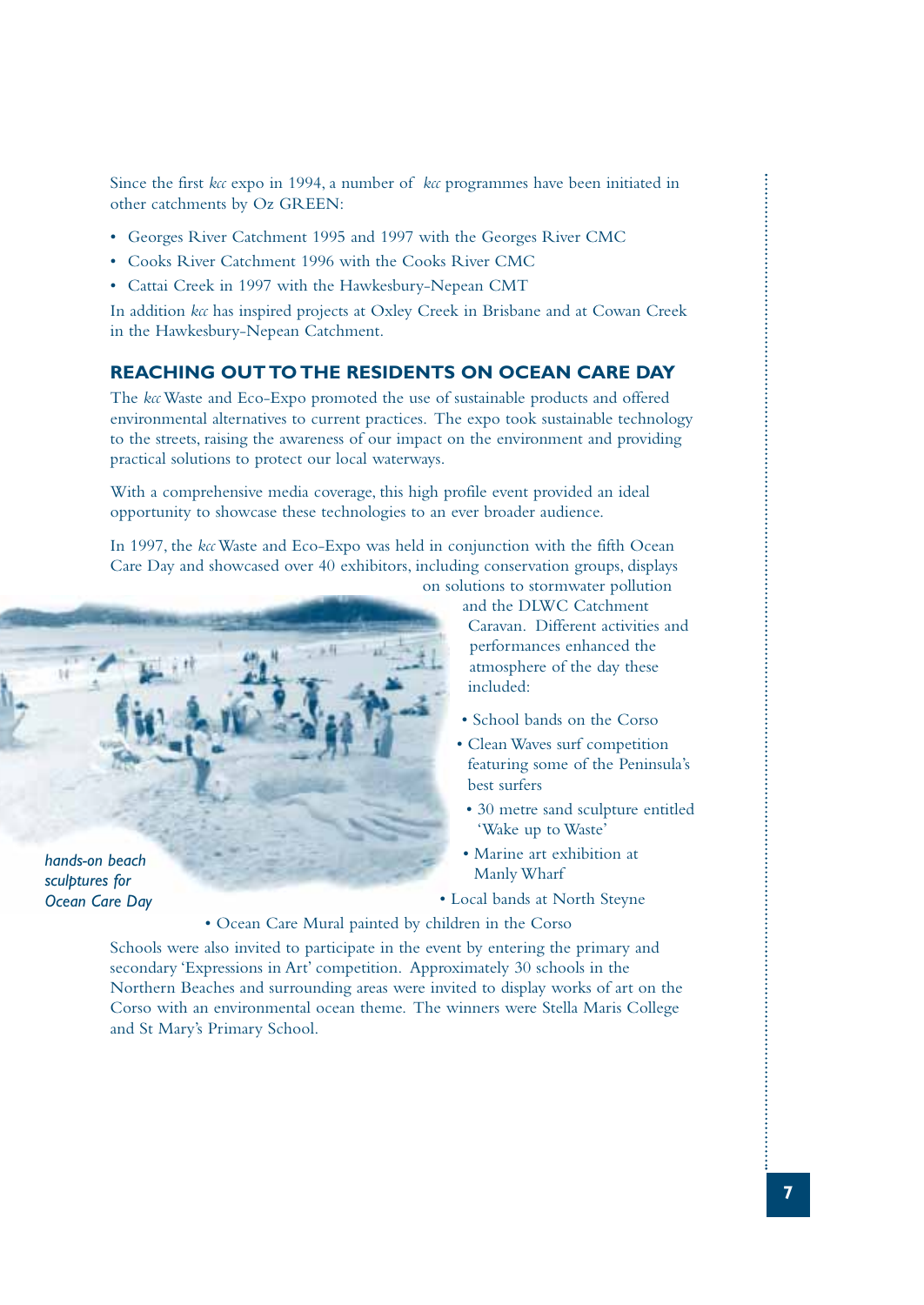### objectives and outcomes of *kcc* stage 2

#### **OBJECTIVES**

...........

- To develop strategies through community consultation
- To approach local companies to examine attitudes and workplace practices
- To highlight and reward local industries who have developed and implemented devices and policies to ensure better water quality and waste reduction practices
- To publish these companies in the '*kcc* Guide to the Future' so that they may be a model for others to follow

#### **THE KEY STAKEHOLDER GROUPS:**

| <b>Corporate Catchment Carers</b>                          | <b>Local High Schools</b> | <b>Local Primary</b><br><b>Schools</b> |  |
|------------------------------------------------------------|---------------------------|----------------------------------------|--|
| (chosen for their location and<br>environmental awareness) |                           |                                        |  |
| Blackmores Ltd                                             | <b>Balgowlah Boys</b>     | Balgowlah Heights                      |  |
| <b>Clontarf Marina</b>                                     | Freshwater                | <b>Balgowlah North</b>                 |  |
| Energy Australia                                           | Mackellar Girls           | Manly Vale                             |  |
| <b>Environmental Computer Services</b>                     | Manly                     | Manly West                             |  |
| Gary Stewart & Assoc. Solicitors                           | St Paul's College         | St Cecilia's                           |  |
| Manly Pacific Parkroyal Hotel                              | Stella Maris College      | St Kieran's                            |  |
| <b>Kwik Kopy Printers</b>                                  | Forest                    | St Mary's                              |  |
| Sydney Water Trade Waste                                   |                           | Manly Village                          |  |
| The Harrison Group                                         |                           |                                        |  |
| Titan Ford Car Sales and Service                           |                           | <b>Local and State</b>                 |  |
|                                                            |                           | government                             |  |
| Wakehurst Golf Course                                      | <b>Universities</b>       | Environmental                          |  |
|                                                            |                           | organisations                          |  |
| Warringah Golf Course                                      | University of NSW         | Streamwatch                            |  |

#### **OUTCOMES OF THE STUDENT INDUSTRY CONGRESS**

- Development of action plans to restore and conserve local water ways
- Community awareness and activities increased
- School programmes developed
- Inter-school environmental workshops held

#### **OUTCOMES OF THE INDUSTRY ASSESSMENT PROCESS**

- Identified a selection of companies working towards a sustainable catchment through good environmental management
- Created greater understanding of catchment processes in the community and schools
- Initiated projects for the reduction of water pollution by industry taking responsibility for the local waterways
- Highlighted the gap between attitude and practice in housekeeping
- Provided school students with hands-on experience of actual environmental problems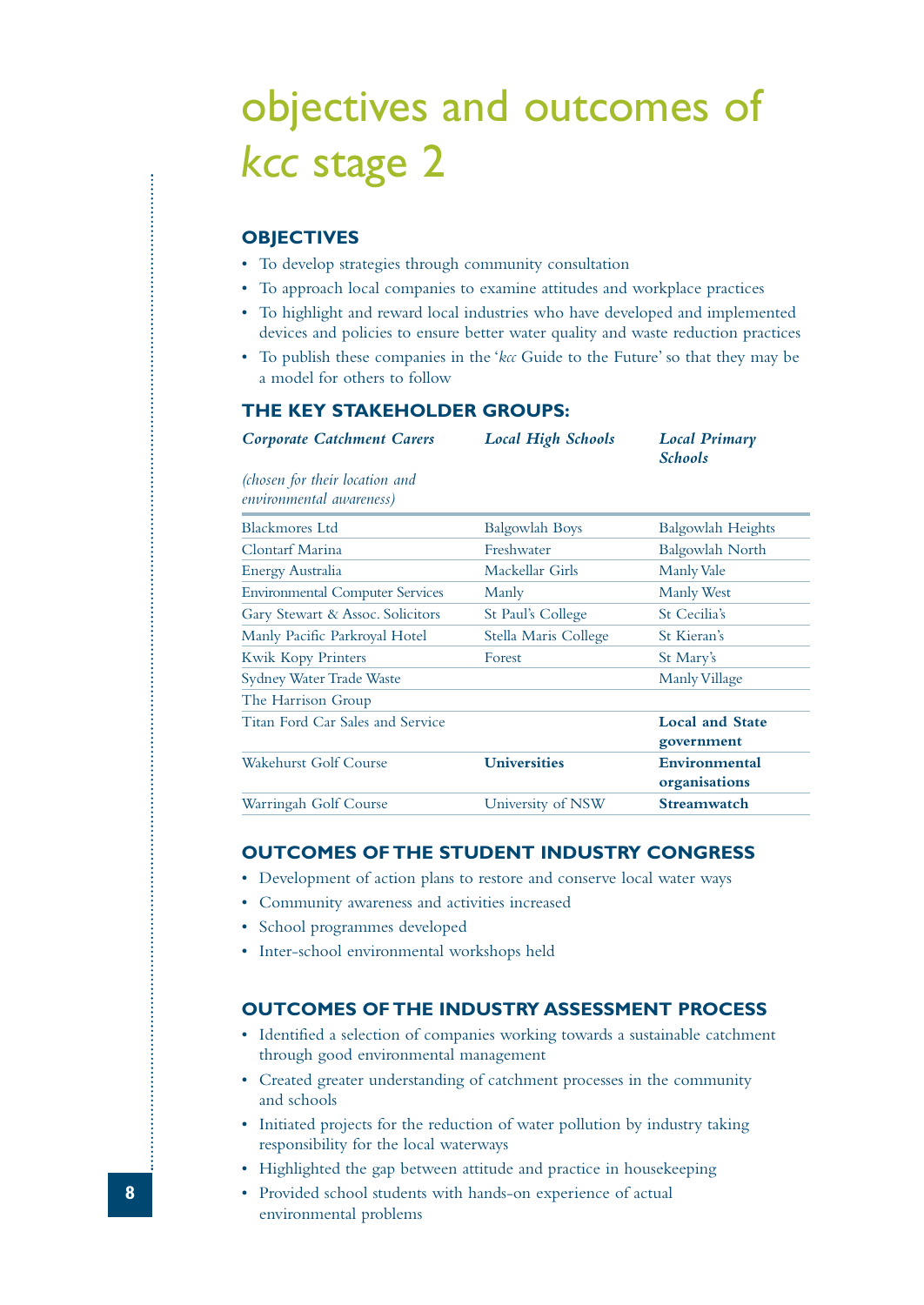### *kcc* inaugural student industry congress - manly council chambers

#### **CORPORATE CATCHMENT CARERS' INFORMATION NIGHT**

Prior to the Congress, the Corporate Catchment Carers attended an information night to explain their involvement in the Congress. Guest speakers provided information on the current predicament of the waterways, the importance of community and industry involvement and the industry 'team' approach that has been so successful overseas and interstate.

#### **THE CONGRESS**

The Congress facilitators, Sue and Colin Lennox from Oz GREEN, provided a thorough insight into the issues impacting on the local environment. They inspired everyone by showing their Swatcha Ganga (Clean Ganges) campaign in Varanasi, India. This global perspective provided hope for our own local waterways and identified ways in which every community can make a difference.

Guest speaker Mary White, the author of the book 'Listen our Land is Crying', provided a holistic overview of the current impacts facing Australian ecosystems. She identified many issues affecting land and water, and emphasised the need to lobby governments to implement far-reaching and long term conservation strategies.

#### **THE RUNNING SCHEDULE**

In the spirit of co-operation between Councils and community, the Mayors of Manly and Warringah Councils opened proceedings. Over one hundred people, including State and Federal MPs attended the Congress.

Oz GREEN structured the day to be fun and interactive, designed to promote a personal insight into water quality. Their success was highlighted by their ability to sustain the attention of all age groups from 7 to 70 years on complex issues. In small groups the Congress participants were

asked to give their opinions on water quality issues and their visions on how problems could be addressed. The groups were asked how our creeks have changed over the last 50 years and how we could reverse this trend.

*author Mary White*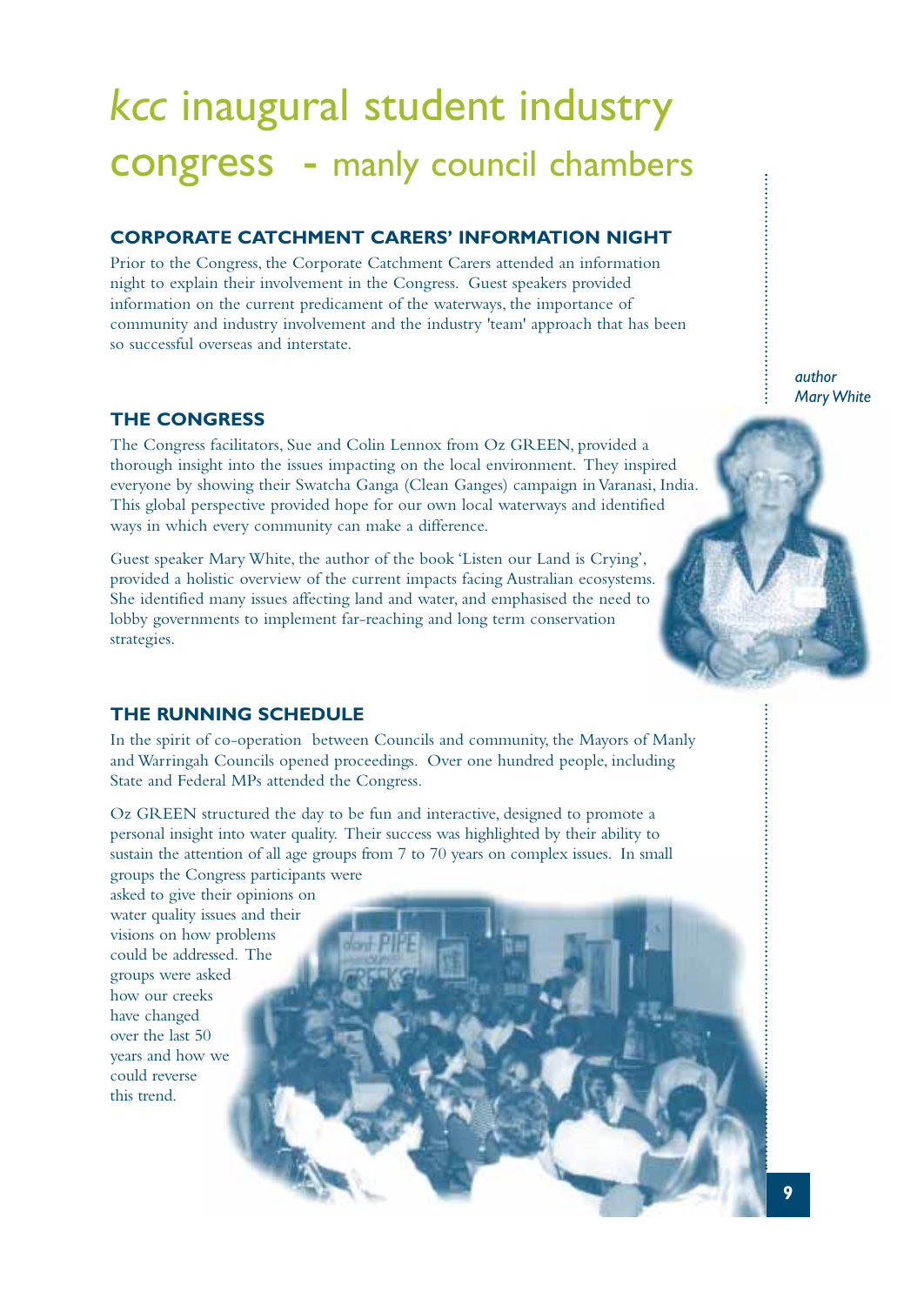*Schools and industry displayed information on Catchment issues* 

# **<sup>o</sup><sup>n</sup> display**

At the end of the day the schools and industry groups presented their action plans to representatives of the Department of Land and Water Conservation, Environment Protection Authority, Department of School Education, local industry, local Councils and the community. Their presentations included their fears and hopes for the future, how to implement their action plans and how to stop the constant degradation of our waterways.

*For more information about student environmental congresses contact Oz GREEN. Also available from Oz GREEN is the 'Water is Life' Environmental Congress Manual.*

> **many people don't even know where their local creek is.**



..............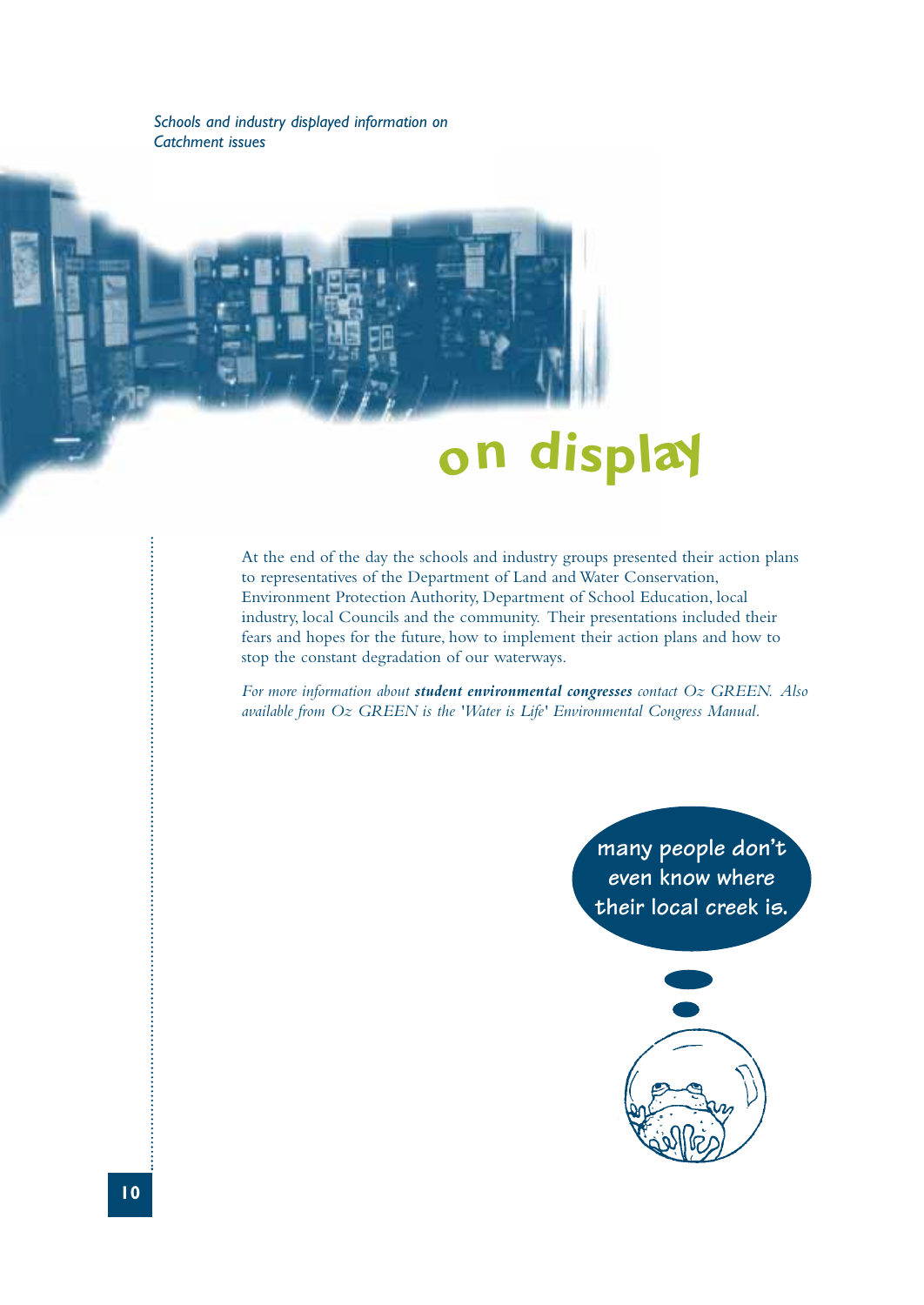## initiatives following the congress

#### **TEACHER INFORMATION AND SUPPORT NIGHT**

Following the Congress, teachers and principals from all the local schools were invited to the Manly Environment Centre to:

- discuss outcomes of the day and the viability of some of the projects
- obtain information on environmental projects running concurrently and the resources available
- give them the opportunity to build links, extending the possibility of inter-school environmental projects

#### **SCHOOL FOLLOW UP**

Schools were contacted by MEC staff and given a list of possible environmental projects to choose from, depending on their locality and resources. Presentations were given to over 1000 students throughout this process in assemblies, class groups, environmental committees and 'Streamteams'.

#### **VISIONS FROM THE CONGRESS**

*Clean Water Biodiversity Frogs in the creeks Swimmable More trees No litter*

#### **HOW TO ACHIEVE OUR VISIONS**

*Adopt-a-creek with a company Start a school bush regeneration programme Work with other schools Address the problems of car washing Provide an industry waste guide Hold an annual Congress Create a web site with images and photos of the lagoons and creeks Write a school/community newsletter Publish test results in the local paper* **11**

**how can I get industries to care about** *my* **home...?**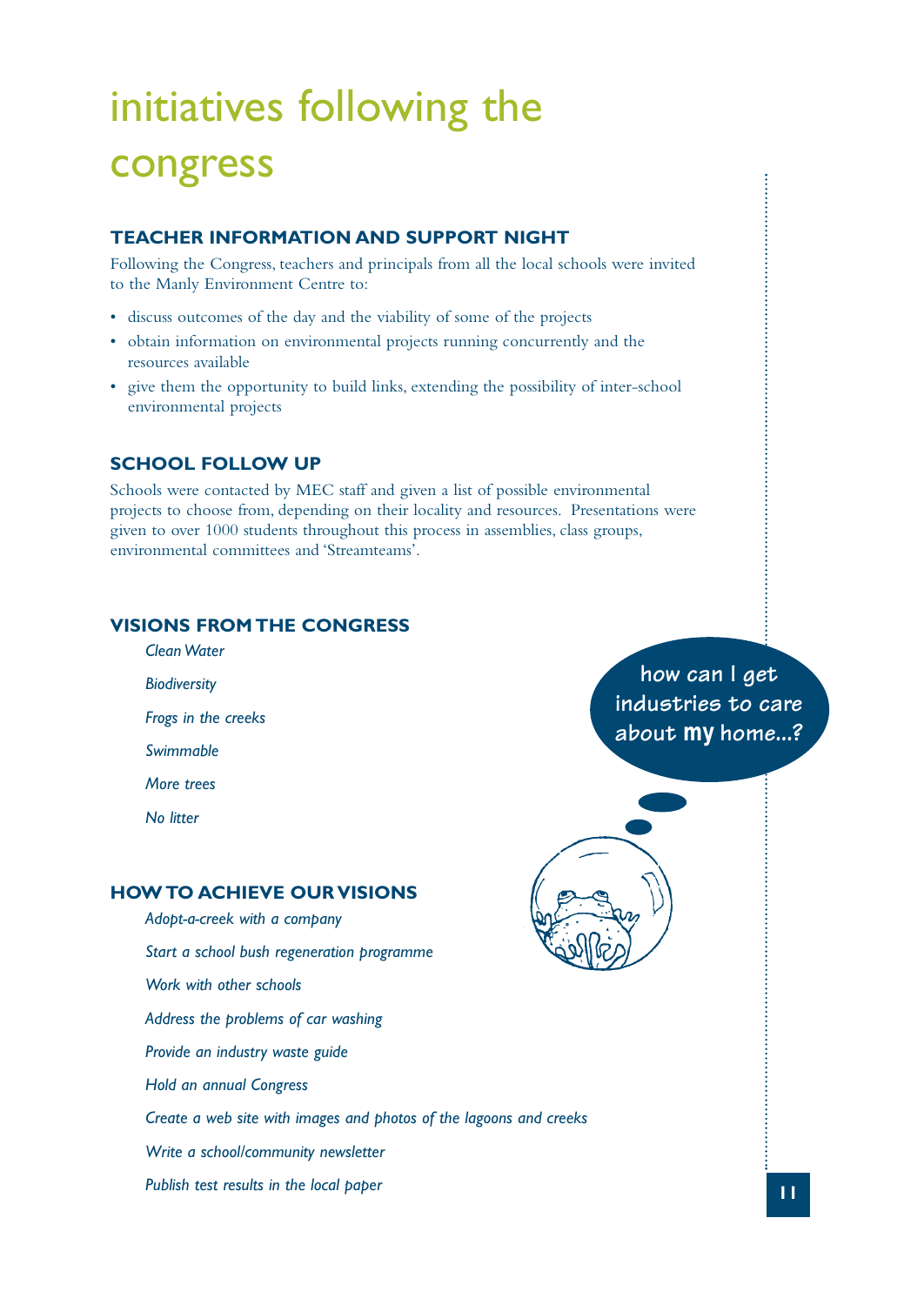*Present Clean Creek Awards to Council*

*Map mini-catchments*

*Introduce face-to-face industry education*

*Reduce concrete and sealed surfaces*

*Make a documentary*

**...it's just a case of better housekeeping!**

*Write a new slogan 'don't leave it lying around, pick it up off the ground'*

*Re-use grey water*

*Reduce the reliance on massive sewerage systems*

*Increase fines as deterrents*



#### **SOME SCHOOL INITIATIVES FOLLOWING THE CONGRESS**

*Majority of schools participated in Industry assessment process*

*kcc clubs developed in schools*

*Green award scheme implemented for litter control in their playground Bush regeneration programmes started*

*Additional recycling programs adopted in schools*

*Creating a wetland to stop runoff*

*Initiating computer link up on catchment resource issues*

*'Adopting a Creek'*

*Streamwatch testing increased in schools*

#### **CORPORATE CATCHMENT CARERS INITIATIVES FOLLOWING THE CONGRESS**

*Provide a medium to access industry associations and resources*

*Recycle and waste reduction strategies increased*

*Venues provided for industry environmental information nights*

*Roadside murals on catchment issues*

*Restoration of creeks*

*Reduction in chemical usage*

*Objective of zero waste through waste avoidance, reduction and recycling*

*Information provided to suppliers and neighbours on environmentally-friendly alternatives* **<sup>12</sup>**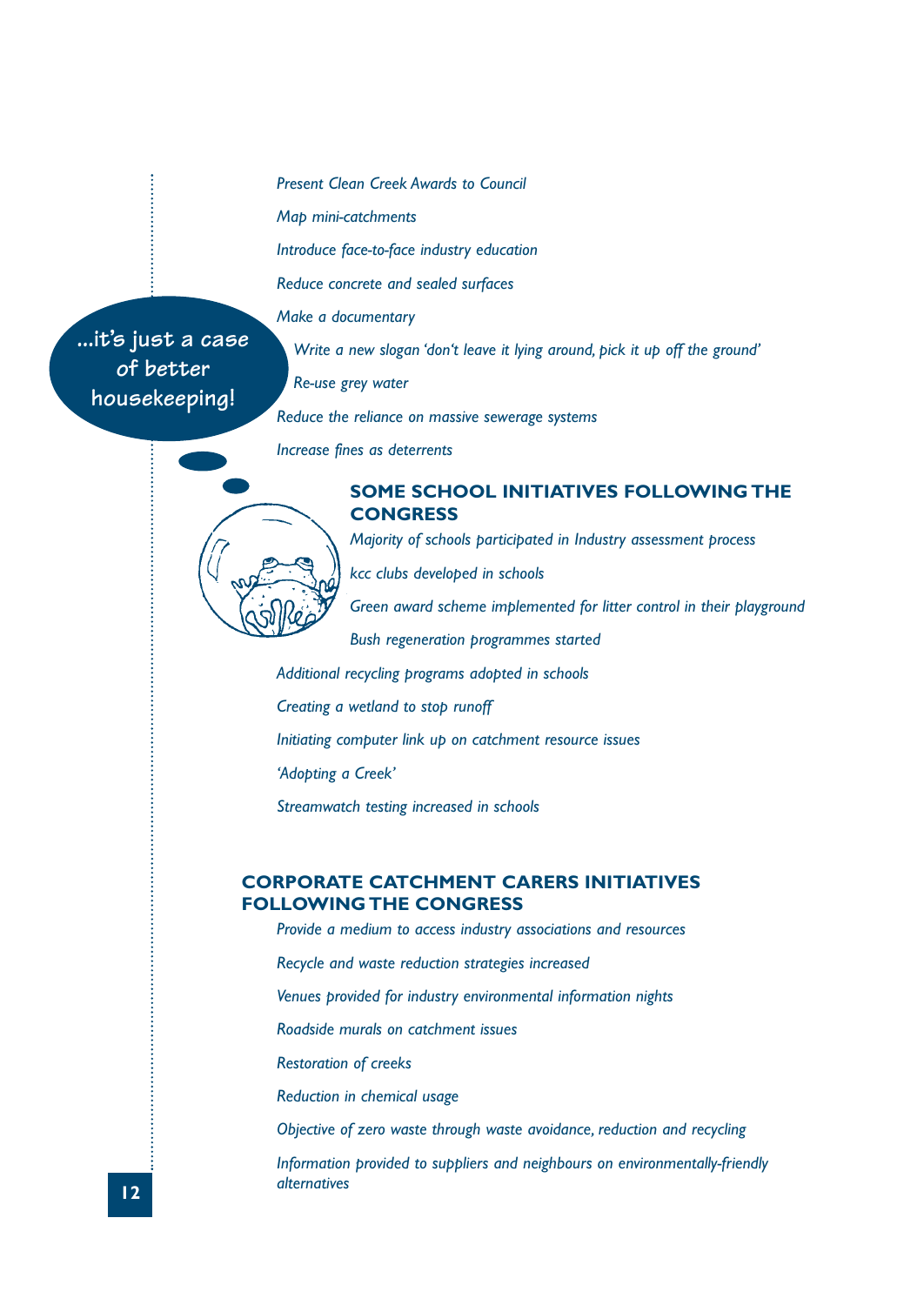### *kcc* student industry assessment process

#### **OBJECTIVES**

- To determine the need for further action
- To examine the willingness of companies to participate in future projects
- To provide information on what they can do to help the environment
- To identify companies as examples for others to follow

In 1996, the MEC carried out a trial of the industry assessment process with a small number of schools. This trial, as part of the 'Dob in a Do-Gooder' Awards, provided an insight into the type of questions that were relevant and the acceptance of the project by local companies. Although the programme was primarily concerned with the contamination of waterways, the questionnaire aimed to highlight waste and emissions reduction to add scope to the case studies.

#### **METHODOLOGY**

Following this trial, it was clear that success of the project relied upon communication between the schools, the MEC and the companies.

Students were given background talks on catchment and pollution issues as an introduction to the problems that faced the local creeks. In small groups they visited the companies, under adult supervision, and interviewed a company representative on issues regarding the environment and their practices. 200 companies were identified and approached prior to the interviews. 100 of these were subsequently interviewed and assessed by the students.

As a student-led programme it was essential that they were:

- Encouraged to establish contact with the companies and add their own questions to the industry assessment form
- Given a variety of companies to enable them to assess the different issues impacting on the catchment
- Given sufficient background knowledge to confidently ask additional questions
- Able to identify the actions that the companies were taking to lessen their impacts on the local environment and participate in the process of ranking the companies.

Following the questionnaire the students put forward their nominations for the best company environmental policy. The finalists were then interviewed in depth by MEC staff and students from the University of NSW for inclusion in this Manual. It is hoped their initiatives and ideas will be used as examples for other businesses to follow.

The following companies will be awarded the '*kcc* Green Business Award'.

**Q: what's that green liquid going into your drain???**

**A: I really don't have time for these questions...**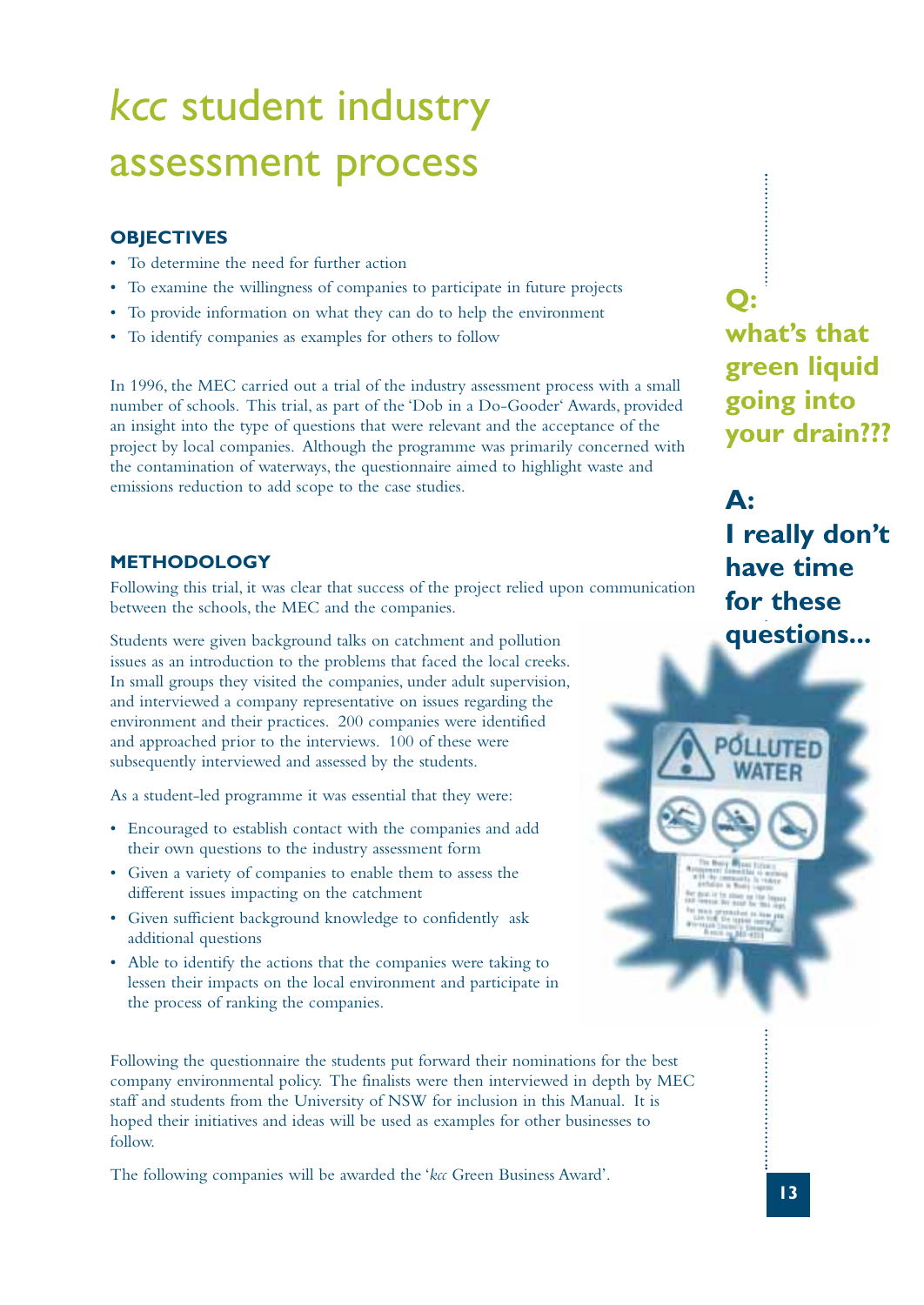

*Students and industry find they can work together – here in a team-building exercise at the Congress*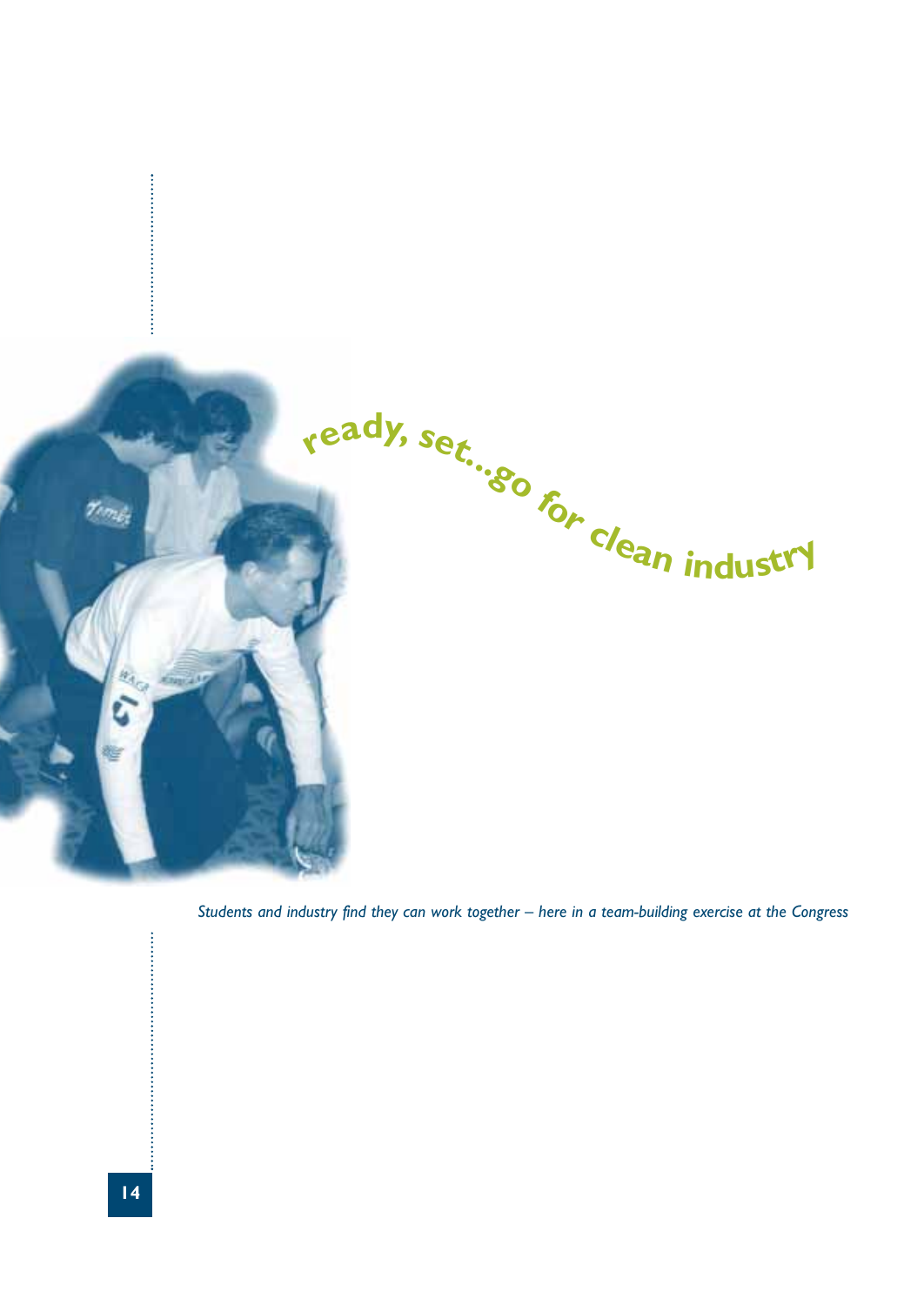## Companies Leading by Example

#### **Mark Stewart Smash Repairs**

Mark Stewart, the owner of Mark Stewart Smash Repairs, realises the consequences of bad environmental management and its impact on the environment. In the 14 years that he has been involved in the trade it has become apparent that water quality in the local creeks and lagoons has deteriorated at an alarming rate. To address his own concerns for the future of the catchment, he has implemented a policy of waste and waste water management second to none, that secures the long-term viability of his business.

#### **Waste Water Management**

Smash repairers must clean cars, and it is important to control the water that runs off the car as it may contain contaminants such as oils or paint. The workshop has a policy that all cars must be washed:

- with biodegradable cleaners;
- in a designated bunded area to prevent runoff to the stormwater system. The water drains into one specific holding tank where it is then pumped through the separator. A separator removes contaminants such as oils from the water before it is allowed to enter the sewer.

In addition, to prevent accidental contamination:

- all paints, thinners and other possible liquid contaminants are stored on racks within a bunded room;
- spray guns are cleaned in this room;
- thinners are deposited into a storage drum for collection, not the sewer. These thinners are removed for recycling and sold back to the workshops as a Gum Wash cleaning thinner;
- water based paints are used in preference to standard paints as they contain 70% less solvents and are less detrimental to the environment;
- car radiator cooling water is drained into storage tanks for collection and recycling. Pouring of radiator water into the sewer or stormwater introduces toxic glycols into the environment. Separators do not remove these chemicals from the water.

#### **Air Quality**

All spray work is carried out in the spray booth. The booth extracts air through a vent in the roof where it passes through a 4 micron filter. This filter removes all paint dust before it is allowed to enter the atmosphere.

*For more information contact Mark Stewart on (02) 9907 1000.*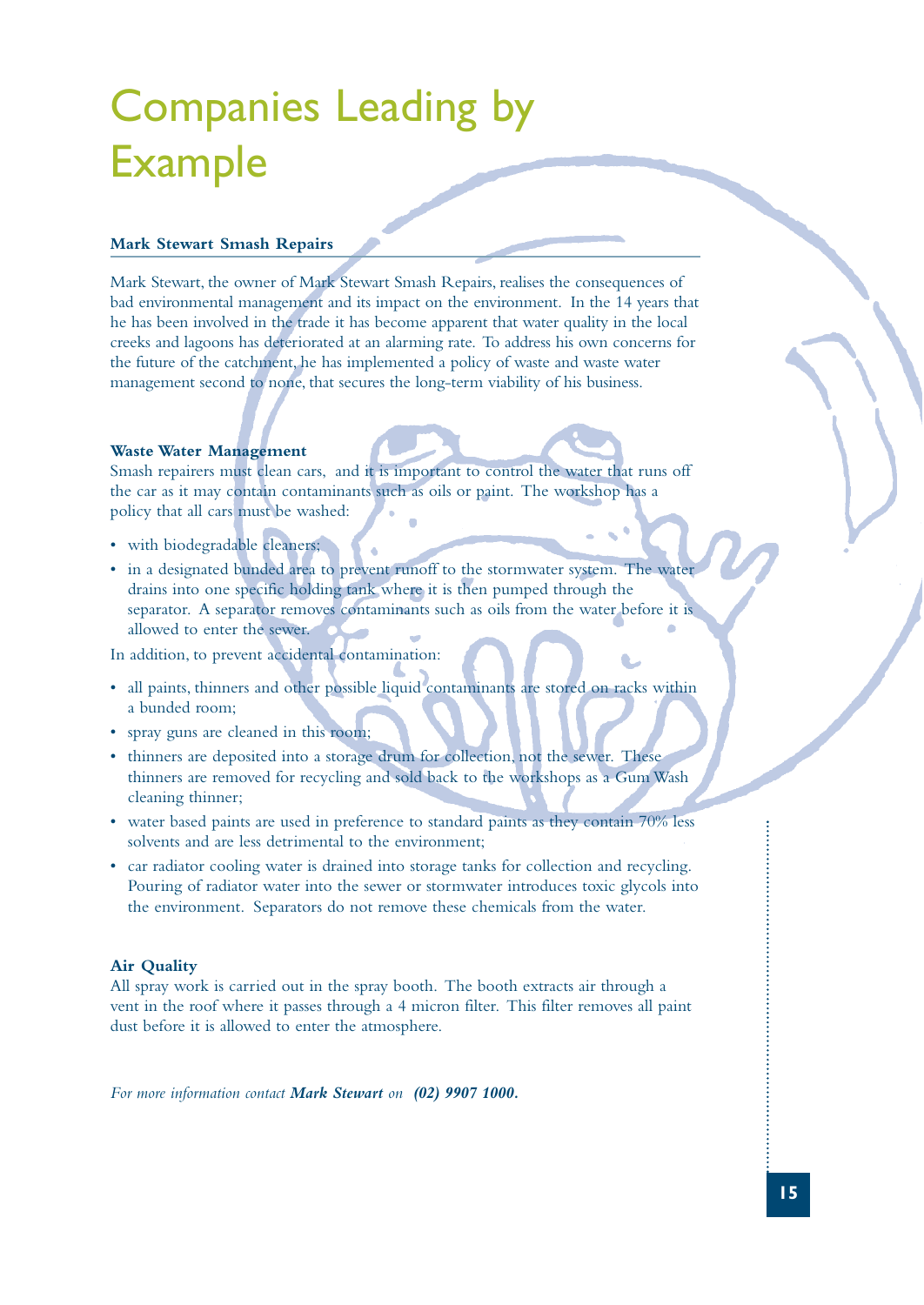

#### **Manly Hydraulics Laboratory site renovation and design**

Manly Hydraulics Laboratory (MHL) is a business within the Department of Public Works and Services. It provides a consulting service in the fields of water, coastal and environmental solutions. Most of MHL's work is within NSW, but in recent years MHL has worked on projects throughout Australia and overseas. MHL operates on a full commercial fee-for-service basis for government, industry and consultants.

In showcasing best practice energy efficient design, the new Manly Hydraulics Laboratory demonstrates the NSW Government's commitment to both the National Greenhouse Strategy and the National Strategy for Ecological Sustainable Development. The building incorporates:

- Flow mitigation basins which will be stocked with native local aquatic plants to accept the water from the roof. This slows down and filters the water
- Solar tiles which will provide enough electricity over the course of a year to power the site, reducing carbon dioxide (a greenhouse gas) emissions by an estimated 14 tonnes
- Internal lighting provided by windows and skylights. When necessary high efficiency compact fluorescents will provide the required artificial lighting
- Stand alone solar lights will provide external lighting. The solar cells 'track' the movement of the sun to obtain the maximum amount of energy from the sunlight available, this increase in light intensity throughout the course of the day provides the cells with greater efficiency. The energy is stored in batteries with six night's power in reserve
- 'Natural' air conditioning has been developed utilising the natural flows of air through the building

*Solar vent- heats and discharges air promoting thermal stack effect* 



The warm air is drawn up through adjustable louvers in the solar chimney. This in turn draws cool air through vents in the floor and over areas of exposed masonry maximised for thermal mass and cooling capacity.

It is anticipated that this system will:

- save an up-front cost of \$220,000 (air conditioning installation)
- reduce recurrent expenditure of \$12,000 compared with an equivalent airconditioned building
- prevent approximately 80 tonnes of green house gas emissions being released into the atmosphere every year.

*For more information on building design and the work of MHL contact Will Strachan on (02) 9949 0200*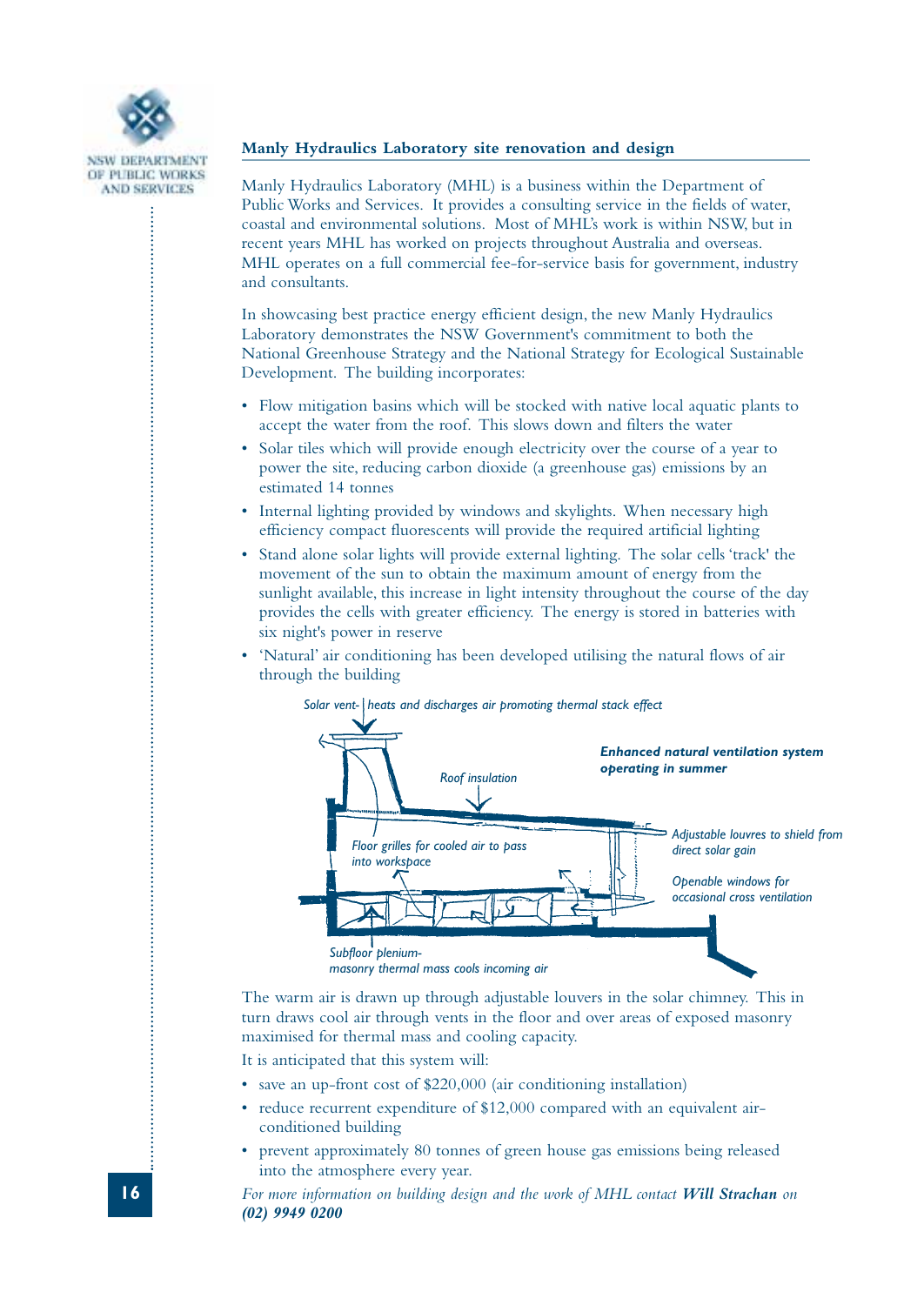#### **International College of Tourism & Hotel Management**



The International College of Tourism & Hotel Management opened in May 1996, in the historic St. Patrick's Seminary, North Head overlooking Manly. The College has over 310 students, 210 of whom live on campus.

Environmental studies are taught as part of the course curriculum in the first six months of study and are considered an important aspect of training in a rapidly growing industry. The College practises a policy of Reduce, Reuse and Recycle throughout the majority of its activities.

#### **'REDUCE'**

#### **Water Saving Devices**

• Water saving devices have been fitted to taps, toilets, and showers to reduce the overall cost of water consumption.

#### **Energy Saving**

- The building has been fitted with energy saving 18W high efficiency compact fluorescents as opposed to standard 75W globes. This amounts to a 75% saving on their lighting bill
- Corridor lights are on a timer system
- Where gas heaters are not used, electric heaters operate on a timer basis.

#### **'REUSE'**

#### **Worm Farm**

- With a main production and training kitchen, the College deals with large quantities of waste, primarily food and associated packaging. To utilise waste, the College set up a worm farm capable of 'processing' approximately 120 litres of green waste per day to:
	- deal with their kitchen waste problem;
	- create a fertile soil which they use to grow their own herbs and vegetables for use in the preparation of meals;
	- reduce their reliance on fertiliser and other chemicals and subsequent run-off problems

#### **Composting and Mulching**

Garden waste and lawn clippings are composted. The compost and mulch as well as matting are used to reduce water consumption and problems associated with run off. Paths and driveways are swept not hosed.

#### **'RECYCLE'**

#### **Paper/PET plastic/glass/steel and aluminium cans**

• Manly Council accepts all recycling from commercial premises free of charge as an incentive to meet the 60% waste reduction targets by the year 2000. As a consequence, companies can significantly reduce their waste costs by developing an effective recycling policy.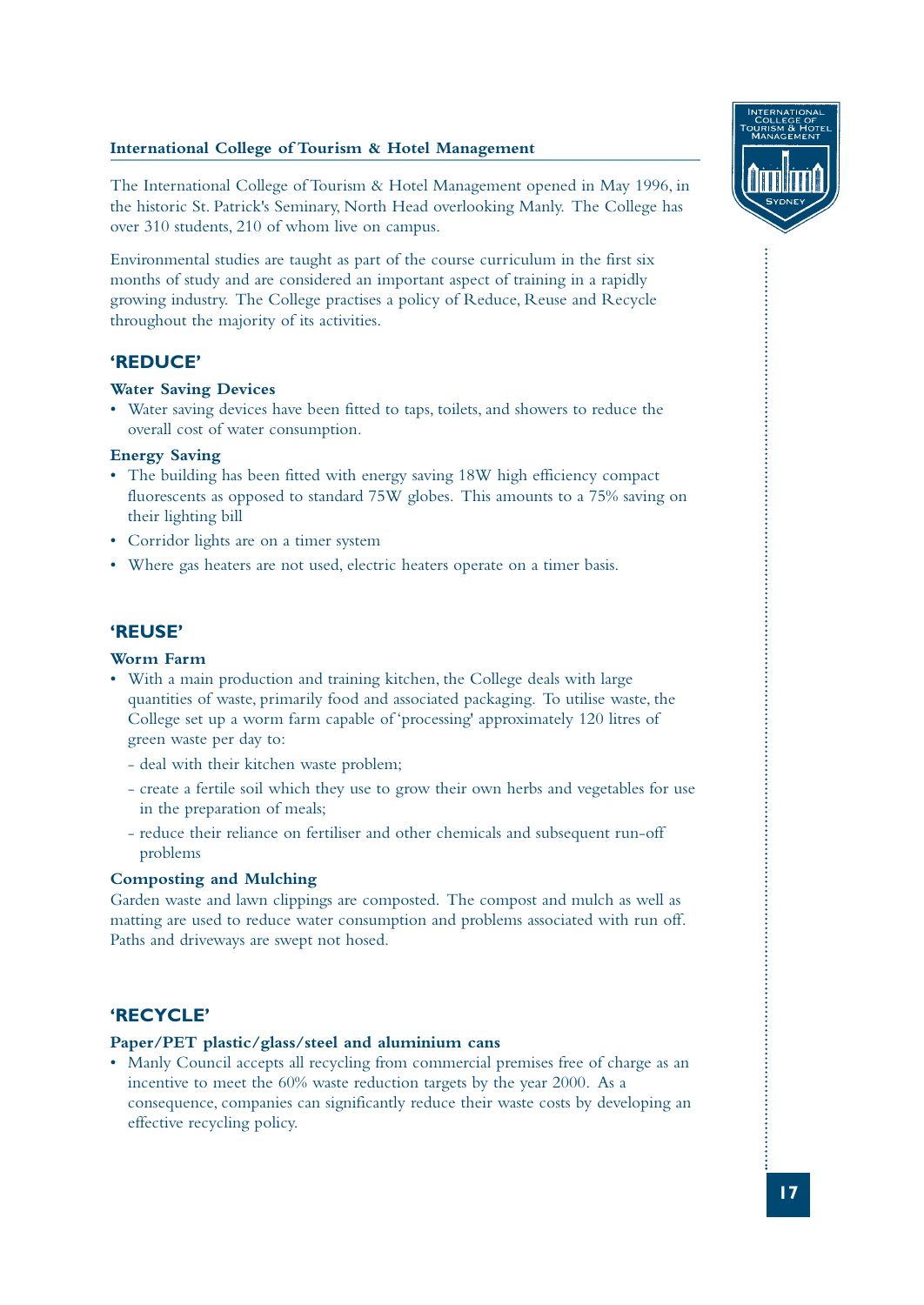Through utilising environmentally friendly products and recycling, the College is saving significant amounts of money and setting an example to the students which will enable them to use this information later in their careers.

*For more information on waste minimisation at the International College of Tourism & Hotel Management contact Shawn Addison on (02) 9977 0333.*

**<sup>a</sup><sup>t</sup> <sup>t</sup>h<sup>e</sup> <sup>w</sup>or<sup>m</sup> <sup>f</sup>a<sup>r</sup><sup>m</sup>**

**up**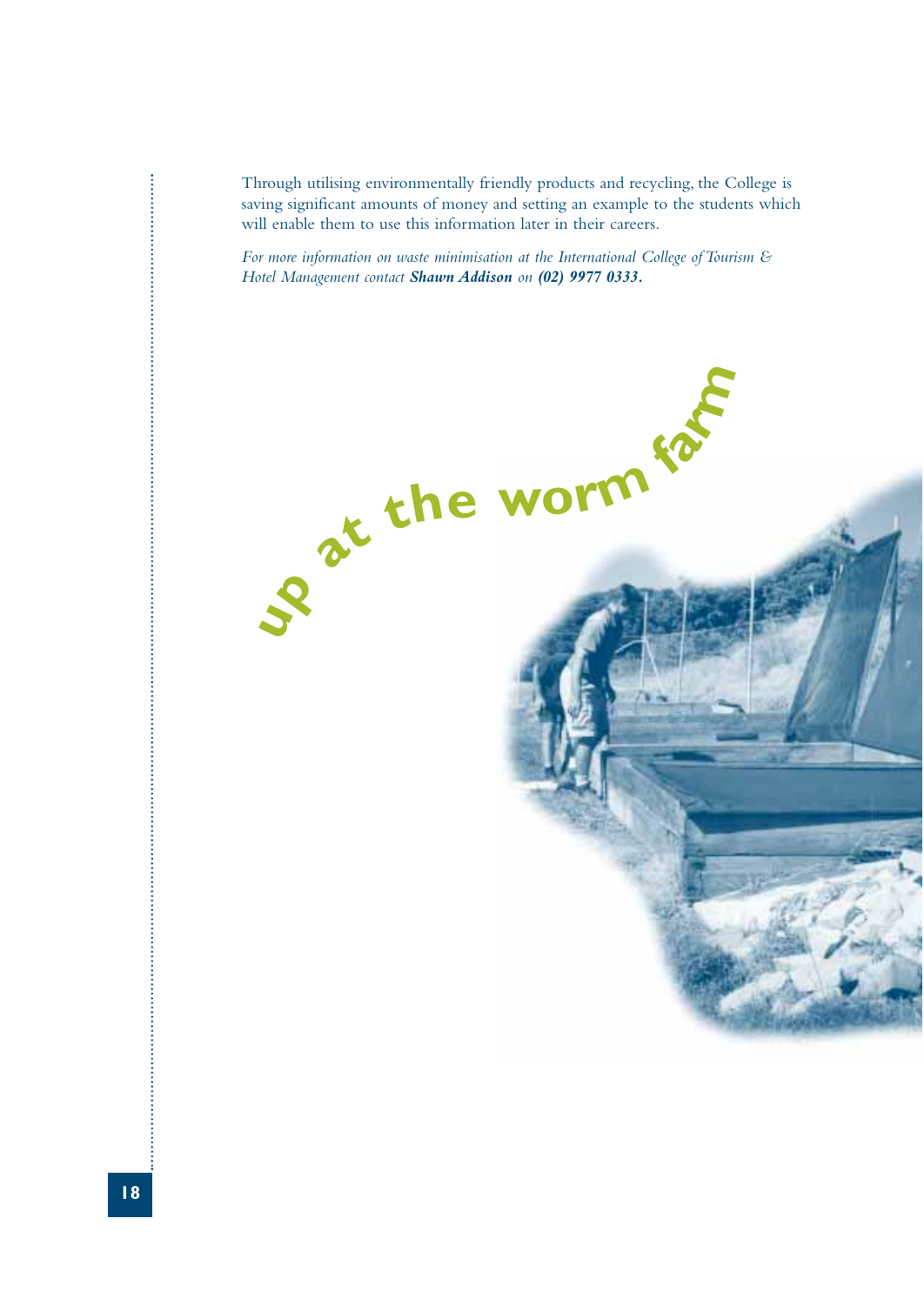#### **Blackmores Ltd**

**BLACKMOR BEST OF** 

Blackmores is a world wide manufacturer and distributor of natural health care products. They maintain an ethos of environmental and natural care and have been an innovator in environmental initiatives in Manly for over 30 years. In 1967 Maurice Blackmore, the founder, developed a policy that the company would do what it could to protect the environment. He stated that "If man persists in ignoring or defying the recycling laws of nature he will not avoid pollution, malnutrition or starvation."

Blackmores maintains its environmental policies in the workplace with a number of unique, simple and effective initiatives to reduce their own impact. They have an aim of 'zero waste' by implementing systems and procedures which will ensure waste is reused and recycled.

#### **Water**

- A special 'scraper' is used to remove excess creams and oils from the manufacturing vessels. This provides less wastage and a reduction of water borne pollutants. It has also resulted in a 90% reduction in water consumption.
- Concentrated liquid waste is stored in 44 gallon drums and removed by a trade waste recycling company.
- Water saving devices are in place throughout the building.
- 'Grey water' reuse is currently being examined.

#### **Lighting**

Through the use of energy-efficient light globes, consumption of energy for lighting has been reduced by about one third. This in turn reduces the load on the airconditioning system by reducing heat, which provides a further saving in energy costs. Further reduction in energy consumption has been made through the introduction of time switches on lights and air-conditioning.

#### **Plastic**

- Pallet wrapping plastic is heated, compressed and made into bricks, convenient for storage, and sold for recycling
- Drums and boxes that arrive in the warehouse are reused to and from their suppliers to reduce cost and waste
- Herbal extract drums are collected and reused by a manufacturer of environmental cleaners
- Staff members are allocated a personalised pen on employment to eliminate the need to purchase plastic pens.

#### **Void fill packaging**

• Void fill packaging is normally in the form of non-biodegradable polystyrene. Blackmores uses a bio-degradable puffed wheat fill which can be composted or even fed to a worm farm.

#### **Obsolete display material**

• Obsolete display materials are re-used in schools and kindergartens through Reverse Garbage (Contact: **Reverse Garbage** on **(02) 9569 3132**).

*Contact Blackmores on (02) 9951 0152.*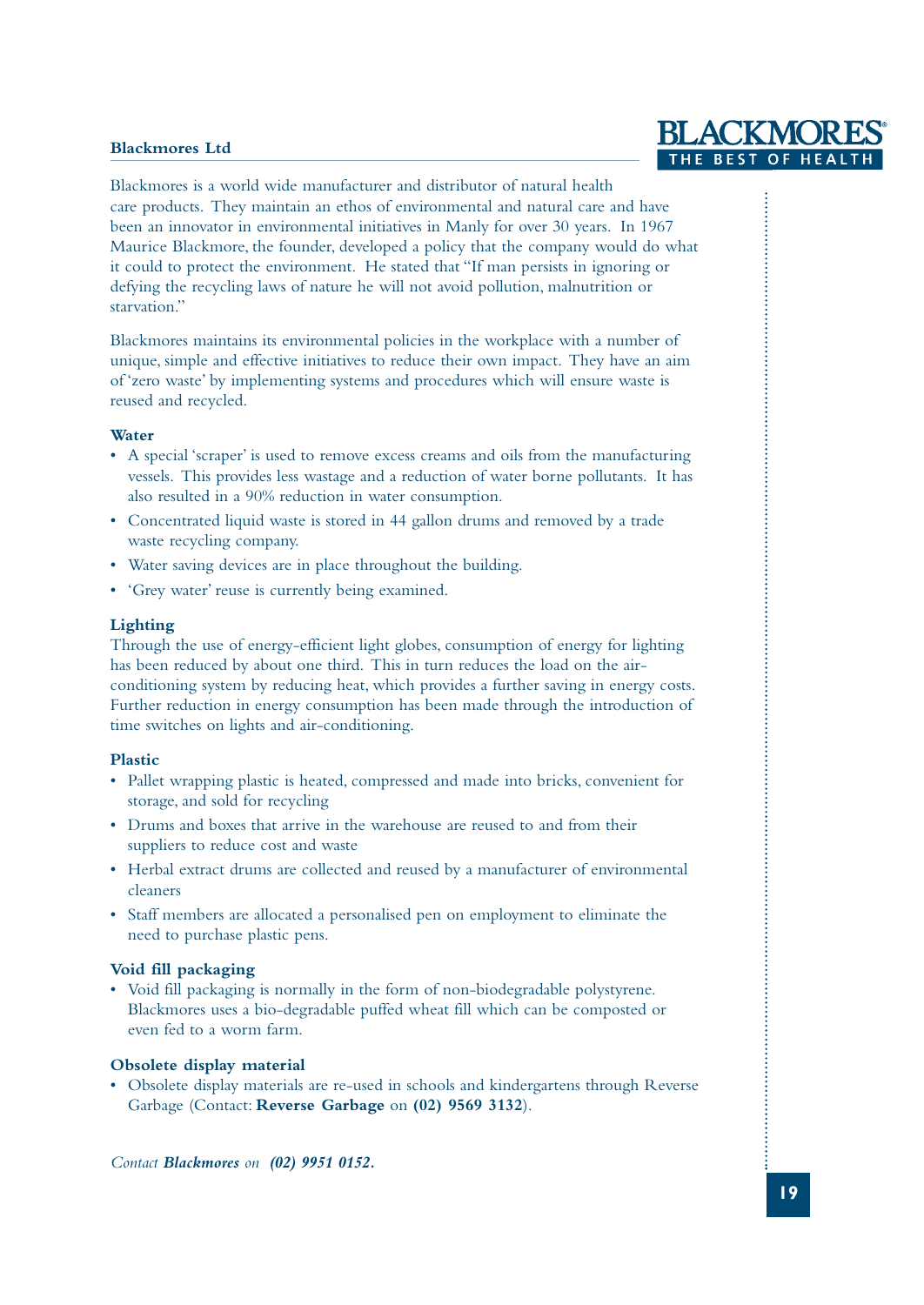



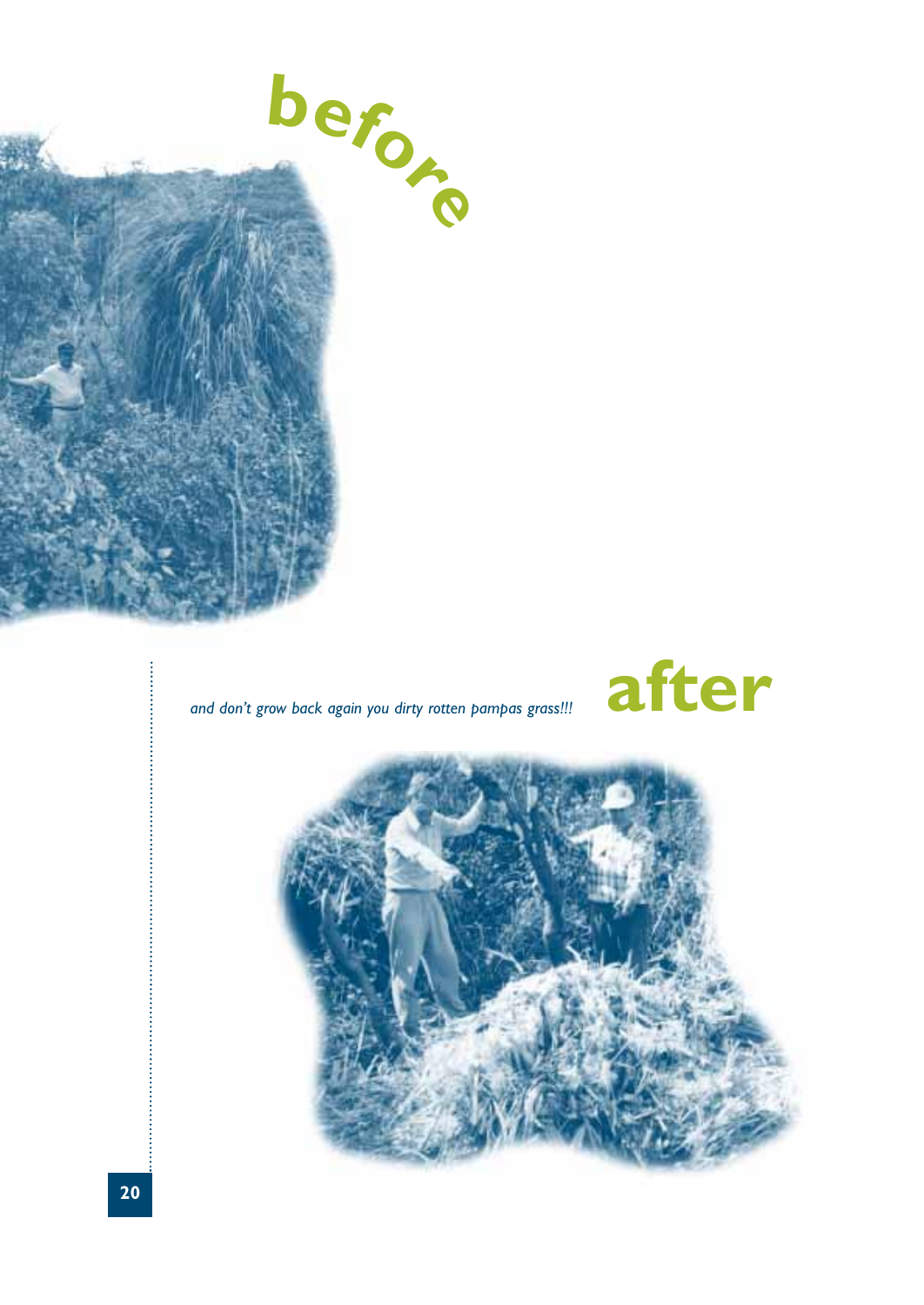#### **Wakehurst Golf Club**

Wakehurst Golf Club is adjacent to the ecologically sensitive Manly Dam Reserve covering 70ha of its 370ha catchment. Recognised as having some of the most intact bushland on any Sydney course the members have worked relentlessly to protect and enhance a variety of unusual rare flora, fauna and Aboriginal carvings. Over a period of 20 years their 'Dads'Army' volunteer force have not only enhanced the visual status of the area, but has also provided a vital wildlife corridor between the Dam and Garrigal National Park.

The golf course has also adopted the Environmental Management Strategy for Golf Courses in the Manly Lagoon Catchment. It was the winner of the 1996 *kcc* 'Dob in a Do-Gooder' awards for their waste reduction programme and the 1997 Rotary Environment Award.

#### **Stormwater mitigation**

To reduce the impact of the course on the local waterways, the Club has constructed 15 stormwater detention ponds as mitigation against sediments, fertilisers and high flows. The water from the fairways drains away from Manly Dam into the ponds and then flows back under the course. The ponds provide the additional benefit of containing 50,000 cubic metres of water for irrigation and they support a wide variety of native wildlife.

#### **The 'Dad's Army'**

The Dad's Army is a group of dedicated retirees who have devoted much of their time over the past 20 years to ongoing projects:

- annual inspections and mapping of weeds are conducted by members of the club;
- control of weed areas inside and outside the course to reduce the risk of seed transfer throughout the catchment;
- planting thousands of trees to provide habitat and erosion control measures on a previous landfill site

#### **Waste Management**

- All vegetation and waste is composted on site
- Vehicles and machinery are washed down in a bunded area to prevent stormwater contamination
- Waste oil is recycled
- Glass, PET and paper are recycled
- Soil is aerated and fertiliser usage reduced
- Pesticide and herbicide use is reduced
- Suppliers are lobbied to minimise the use of plastic

*For a more detailed account of the history and progression of the golf course, there is a book available through Wakehurst Golf Course,'Out of the Rough - A History of Wakehurst Golf Club'. Contact Keith Pearce ph: (02) 9939 7710.*

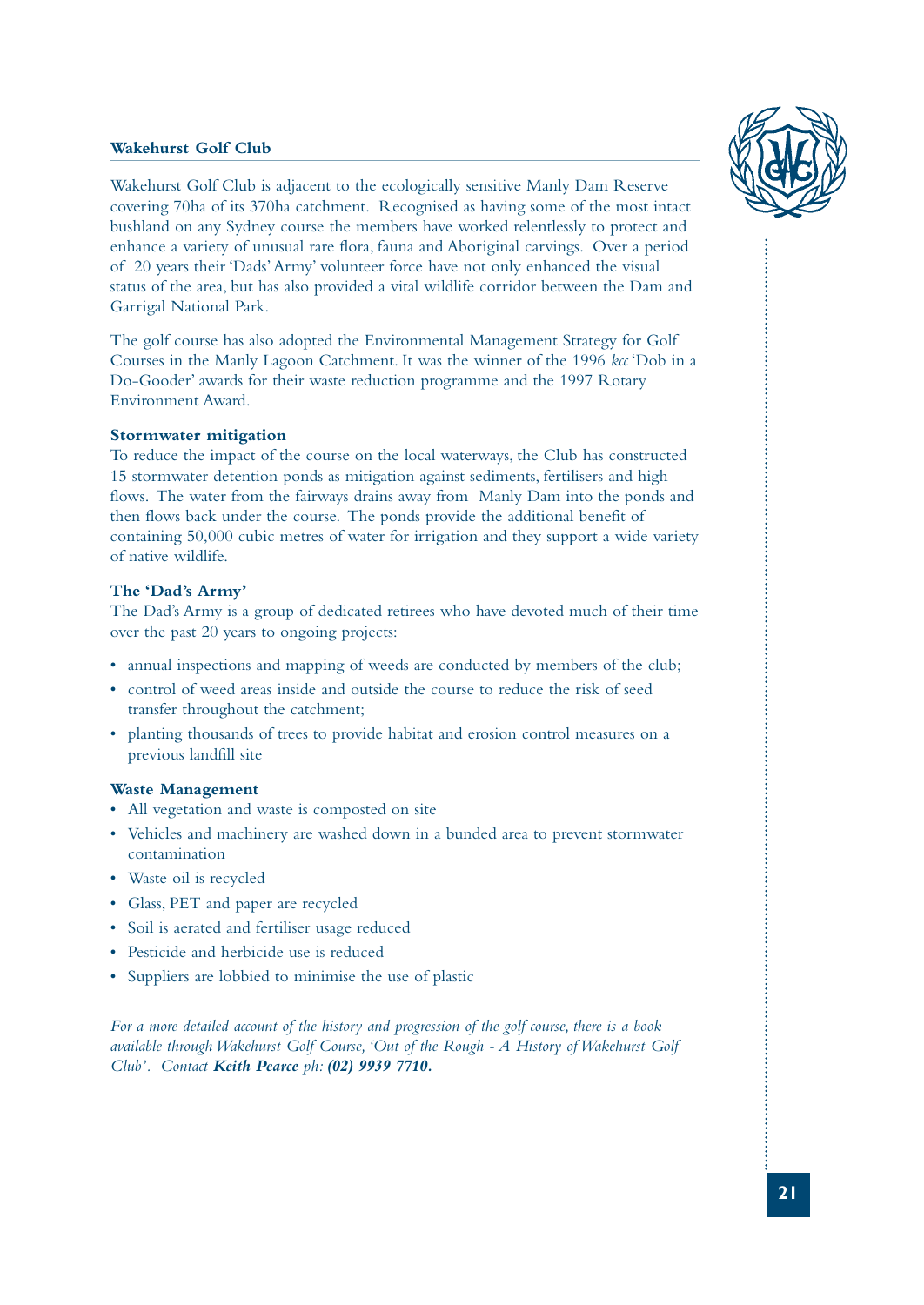#### **Clontarf Marina**

Clontarf Marina has 59 moorings and 18 floating births and is one of 39 marinas in Sydney Harbour. Marina owners need to be aware of their environmental management procedures to ensure they do not have a detrimental effect on sensitive aquatic eco-systems. Hugh Shanks, Chairman of the Marina Association of NSW and owner of Clontarf Marina, is in a situation where leading by example is imperative. He has been involved in the writing and implementation of the Boating and Marina Industry Association's Environmental Guidelines as well as the EPA Management Guidelines for Marinas.

#### **Housekeeping**

- Clear signage advises the boat owners of the location of bins and recycling facilities at the marina and the rules for the disposal and use of liquid contaminants
- The refuelling depot is equipped with oil absorbent booms and mats to contain a spill if one was ever to occur
- Emergency clean up kits are always in evidence for spills on land
- All staff are trained in environment issues and how to prevent the likelihood of a spill

#### **Boat Works**

- Work on boats at the marina is carried out on their slipway
- Plastic drop sheets are used on the beach below the slipway. These sheets offer an inexpensive solution to a common problem associated with marinas
- No spraying of paint is permitted on the slipway or at the births
- Waste oil is removed by an oil recycling company
- Supply of a 'bag' of oil absorbent material that can be dropped into the bilge tank of all boat owners

#### **Providing education to boat owners on**

- Safety
- Consideration for neighbours
- How to carry out maintenance work on vessels in an environmentally friendly manner
- General protection of the environment.

To provide the Marina and other interested parties with information on the impacts of marinas on the environment, the management have volunteered their location as a test site for the monitoring of marine flora and fauna. Once a year, scientists from the Ecology Laboratory test for species health and diversity compared to a similar location within the harbour. It is hoped that all marinas in the harbour will follow this lead in years to come.

*Contact: Hugh Shanks (02) 9949 5399.*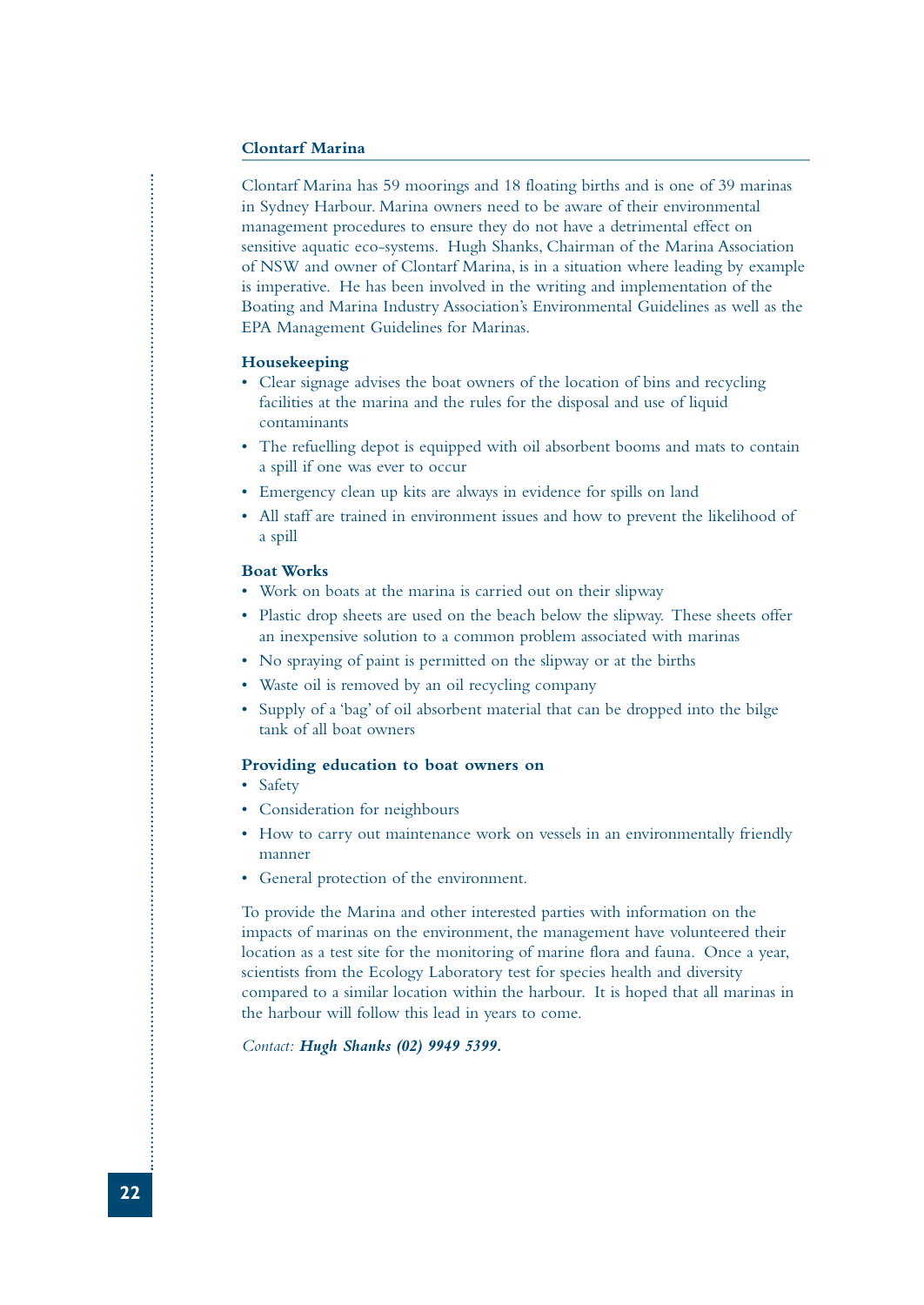#### **Balgowlah Seaforth RSL Club**

The Club is located in Seaforth and has recently undergone major renovations to enhance the aesthetics of the club and increase services to the thousands of members and their guests. The RSL is open 7 days a week providing a full range of bar, meal and catering facilities.

#### **Biological Treatment of Waste Water**

The Club was recommended to the MEC for excellence in trade waste water management because of its use of biological additives to facilitate the breakdown of greases in the grease trap. As a fully catering club, the RSL is required under Sydney Water regulations to install a 3000 litre grease trap (Sydney Water 1997).

The RSL has adopted the use of a bacterial agent from Environmental Biotech. The system involves the installation of a basket-like filter into the main sewerage pipe leaving the kitchen.The waste is then filtered through the basket containing a live vegetative bacteria which breaks it down to carbon dioxide and water. The bacteria are found on the surface of the earth and widely used to clean up oil spills.

This form of sewage pre-treatment:

- breaks down suspended solids
- reduces the biological oxygen demand (a measure of nutrient content)
- reduces the volume of waste caught in the trap by approximately 75%
- reduces odour by 80-90%
- reduces the on-site costs associated with emptying the trap

Once the grease is removed from the trap a percentage is recycled for use in the production of cosmetics.

#### **Energy Conservation**

The Club has become involved in *kcc* by implementing some of the recommendations suggested by students from the University of NSW following an environmental audit.

Fluorescent lights normally operate at the standard utility supply voltage, which is far greater than the normal voltage that is required to allow the lights to strike. A new device on the market, once installed, holds the voltage at normal for a pre-set period of time and then reduces the voltage by 15%. A normal transformer is used to switch from normal to economy mode after the initial start up period which is approximately 5 minutes. The drop in electric current is dependent on the type and age of the fluorescent fittings

The device requires no modification of existing light fittings, and is simply wired into the lighting circuit between the power distribution board and the lighting load. The pay-back time of these devices within the RSL is believed to be in the region of 17- 23 months.

#### **Recycling**

The RSL uses the Council's free commercial recycling service. Paper, glass, PET plastic, aluminium and steel cans are all recycled on a regular weekly basis. The student research revealed that if steel 20 litre oil cans had three holes punched in the base, they could also be recycled thus making a substantial saving in waste costs.

*Contact: John Vickery ph: (02) 9949 5477*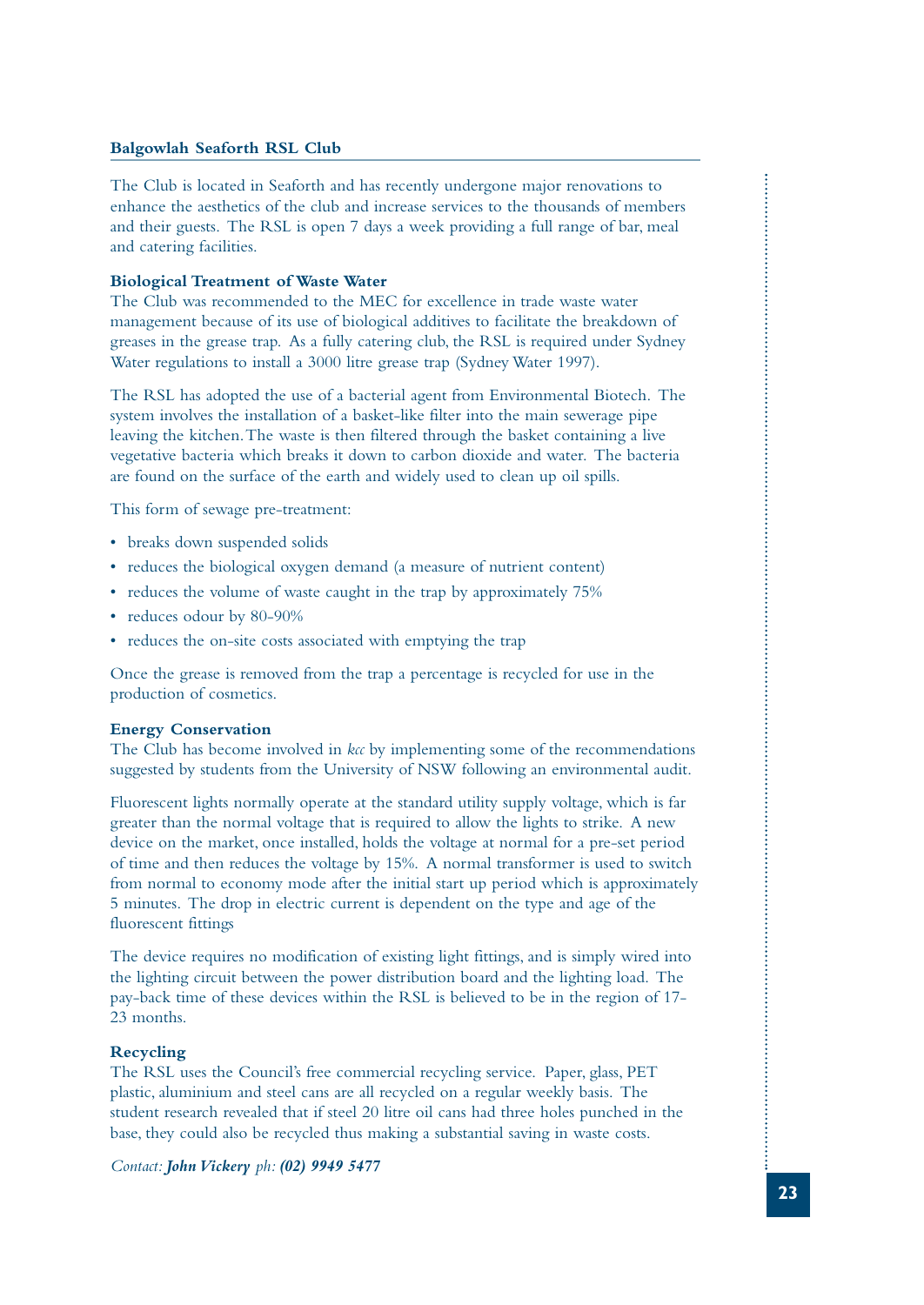#### **CONTROL AND REDUCTION OF VOLATILE LIQUIDS IN HIGH RISK INDUSTRIES**

#### **Major Graphics Printers Pty Ltd**

Major Graphics strive to maintain an ecologically sustainable printing shop. Their policy is to remove chemicals that enter the sewerage system by using processes that do not require liquid discharge.

#### **Zero waste to the sewer or the stormwater system**

Major Graphics use environmentally friendly cleaning products for their presses. The supplier of these Australian-made cleaning products maintains that they are made from renewable food grade materials. Their Environmental White Gum Washout does not contain petroleum hydrocarbons and is a totally natural product that is safer to use. A secondary bonus is that these chemicals remove ink effectively without causing skin irritations.

All press cleaning products are then drained into a container and removed by a liquid waste recycling company. This removes the need for a Sydney Water Trade Waste licence and prevents discharge into the oceans.

As with the other companies in this Manual no hosing down of areas in and around the company takes place. This prevents any contaminants being accidentally washed into the stormwater drain.

#### **Vegetable-Based Inks**

Vegetable-based inks offer a practical alternative to conventional inks. They contain a significantly reduced amount of volatile oils compared to conventional inks and remove the reliance on petroleum based products.

*Contact: Bob Major on ph: (02) 9979 7985*

#### **Mobil Service Station**

Following a directive on environmental management from the Head Office of Mobil, the staff at the service station on Condamine St Manly Vale implemented procedures on environmental protection. Service stations and car repair workshops are often seen as high risk to catchment water quality due to the amount of volatile liquids and oils stored and used on site.

To reduce this risk the company have installed easy to use devices to contain spills, before they enter the stormwater system, and identify problems before they occur, these include:

- Staff training on pollution prevention
- Absorbent powder for minor spills
- 'Pillows' of absorbent material for medium spills
- Absorbent booms to contain major spills until Emergency services arrive
- All wash water in the car workshop drains through the oil separator tank
- Underground petrol tanks are tested weekly for water content. This checking identifies possible leaks both in and out of the tank **<sup>24</sup>**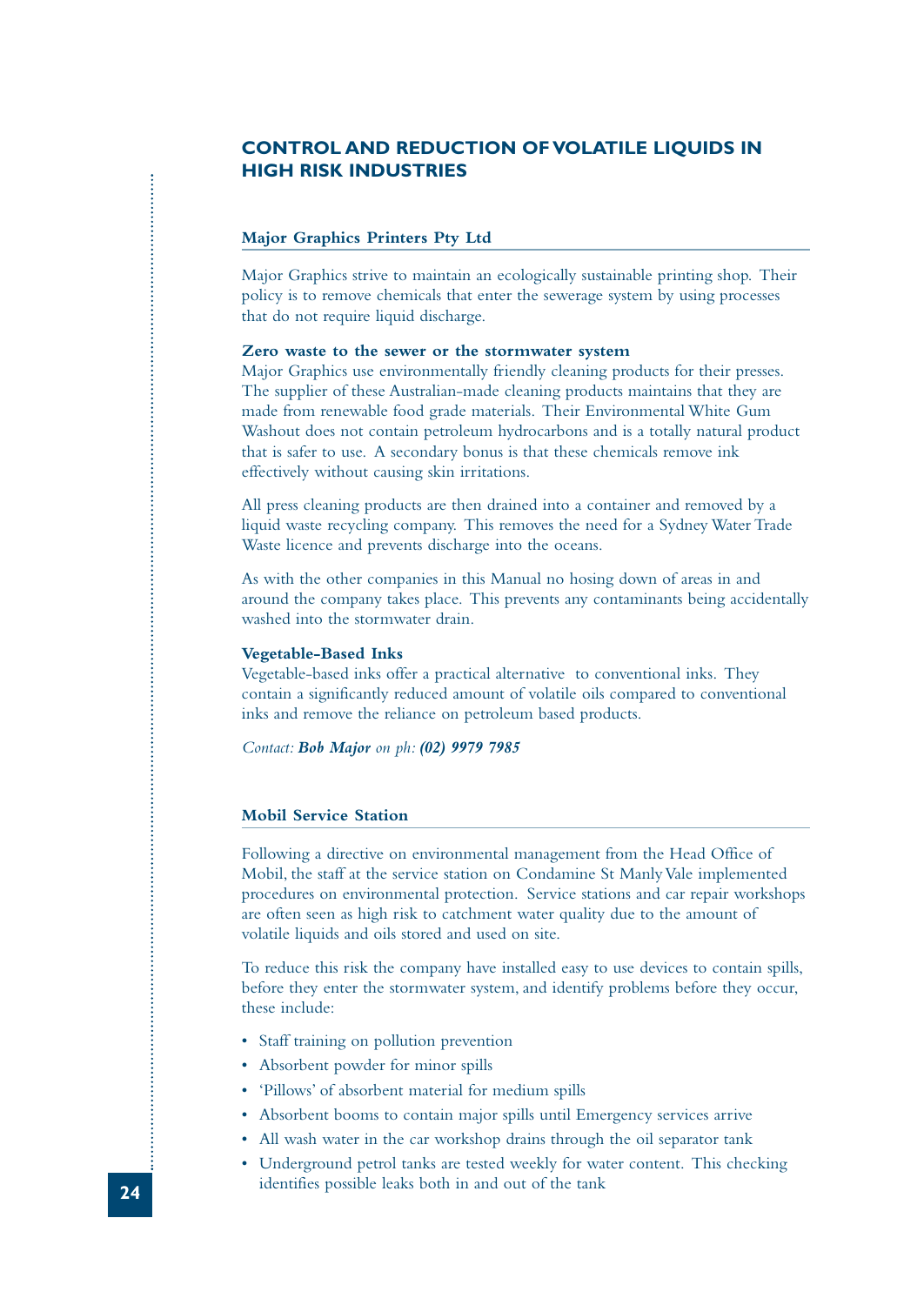- The station accepts waste oil from customers as an incentive to reduce illegal dumping. This is then taken away for recycling
- The forecourt is swept clean not hosed

*Simple initiatives such as these are inexpensive precautions in the prevention of liquid discharges into the creeks Contact: Rosanne Gilmore ph: (02) 9949 3577*

### **"We save thousands of dollars every year through recycling and being environmentally friendly"**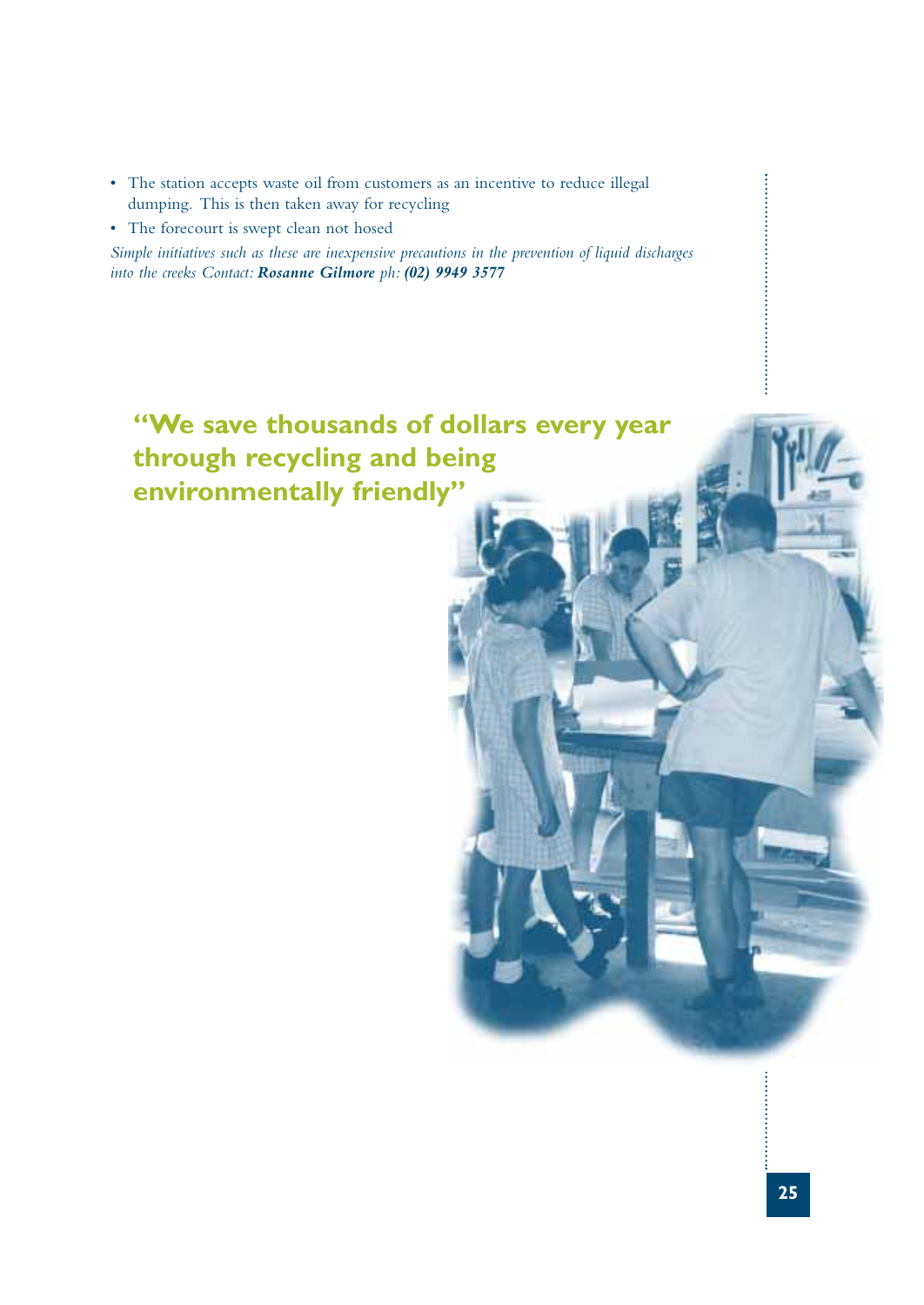#### **Hum Cafe**

The Hum Cafe is based in the central business district of Manly. The cafe is small, (40 sqm) and seats approximately 20 people. The type of food on the menu is all uncooked, rather, the cafe specialises in gourmet sandwiches, focaccia, coffees, teas and desserts.

The cafe presents an environmentally aware image, promoting the environment with material such as anti-mining literature and information on current local events. No hosing of litter or otherwise takes place in or around the cafe.

#### **Waste Management**

The cafe owners are concerned over the amount of waste that can be generated by even a small cafe. They have therefore implemented a number of waste reduction strategies and are examining further methods to attain zero waste, for example:

- Buying in bulk
- They are keen to compost or worm farm the bio-waste.
- Coffee grounds are composted at the local community garden
- Glass, paper and PET plastic are all recycled and collected free by Manly Council
- Milk and bread crates are reused
- Reusable plastic storage containers are used instead of plastic wrap, aluminium foil and plastic bags for storage

Containers that arrive holding gourmet ingredients are re-used within the shop or donated to the local Food Co-op. The owners have approached the wholesaler about the viability of re-using the containers, however they are unable to do this due to strict OH&S regulations.

#### **Disposable Containers**

The proprietors of Hum are opposed to the use of take-away containers for both environmental and economic reasons. They have therefore introduced a number of initiatives.

Two 'bring your own cup' promotions have been run in conjunction with Richard's Chocolates and World Environment Day. 'Bring your own cup and receive a free chocolate' not only reduced waste, it also led to a rise in sales.

Customers are still encouraged to bring their own cup, those who don't are given waxed paper cups instead of polystyrene.

Take away food containers are not supplied. Preference is given to recycled paper bags with the sandwiches wrapped in grease-proof paper.

*Contact: Neil Collis and Jo Hormer ph: (02) 9949 5477*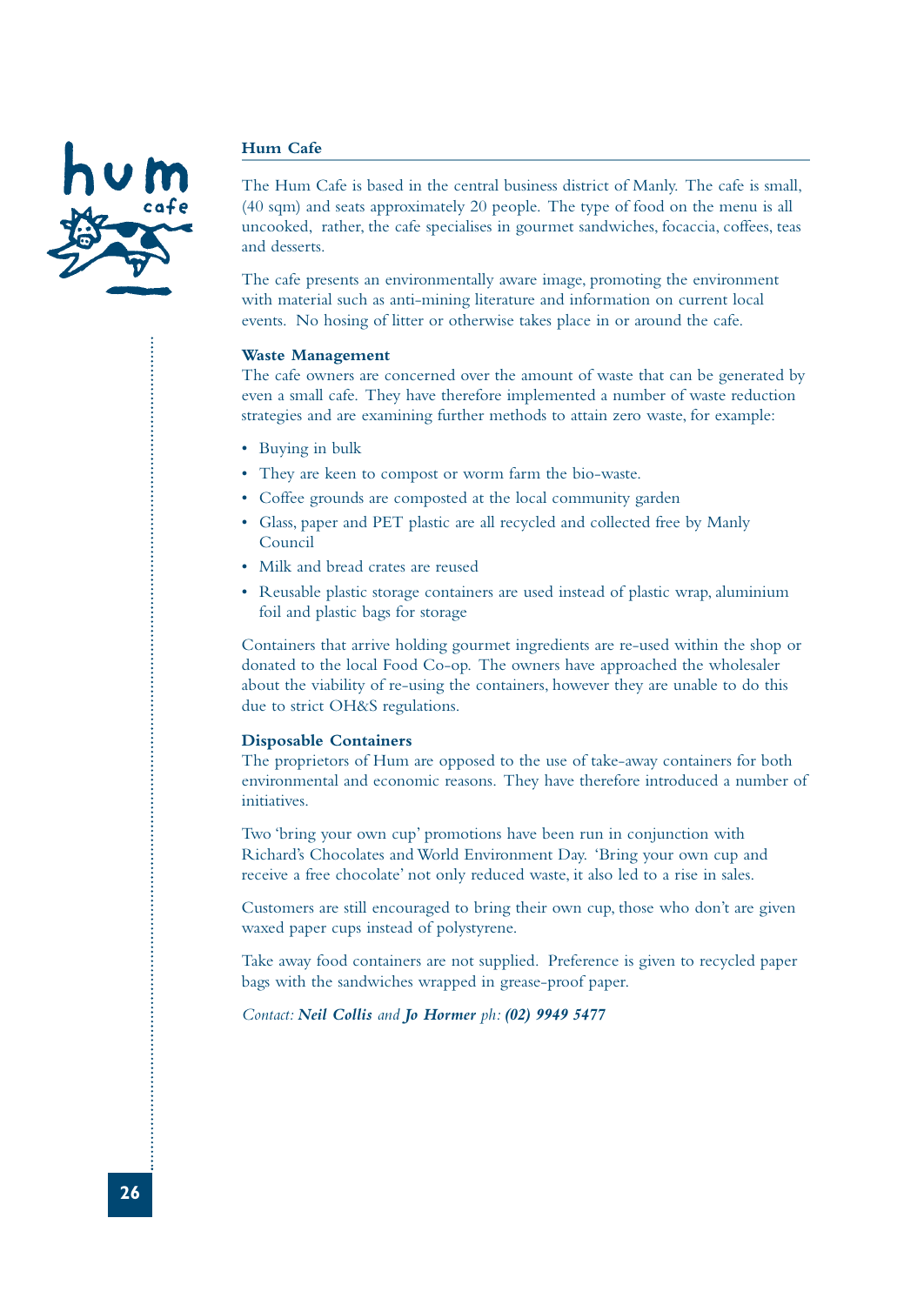### overall results of the industry assessment

This process which involved the majority of schools has acted as an educational tool, not only for the students involved in the project, but for the companies that were interviewed and assessed. The questions were structured to raise awareness of issues, for example that polluted water entering stormwater drains ends up in the local creeks.

The results of the assessments have also provided the MEC with a tool to examine the strengths and weaknesses in industry knowledge and have given an indication as to how to address:

- A high level of industry concern over local water quality, but a lack of knowledge on the connection between their drain and the creek
- A lack of knowledge on industry impacts on the catchment and ways to prevent them
- A need for a more pro-active educational approach to the issues that are of concern, especially general housekeeping practices
- An awareness of the role of council and benefits of projects such as *kcc*
- A willingness to accept advice and information on what companies can do to help
- An interest in becoming involved in future projects and waste information nights
- The need for a greater baseline knowledge on environmental management

#### The students:

- Gained an insight into real life problems, solutions and impacts on the environment
- Recognised that 60% of industrial pollution is due to bad housekeeping
- Could identify possible sources of pollution from the appearance of the company premises
- Were not afraid of being critical of company practices
- Accurately assessed good environmental management and attitudes
- Enhanced their social skills and communication
- Enjoyed the detective work immensely

#### **INITIATIVES FOLLOWING THE ASSESSMENT**

To combat the apparent lack of environmental knowledge evident in the results, the MEC has applied for grant funding to establish a mobile teaching programme, 'Eco-Breaks', that will visit small companies and provide face-to-face contact. A company waste guide will be prepared for distribution, together with other educational resources.

The programme will provide information on current technologies available, biodiversity in the catchment, pollution issues, laws regarding the discharge of waste into the stormwater system and the benefits of good housekeeping practices.

**Q: Why do you put general rubbish in your recycling bin?**

**A: Oh...that happens sometimes**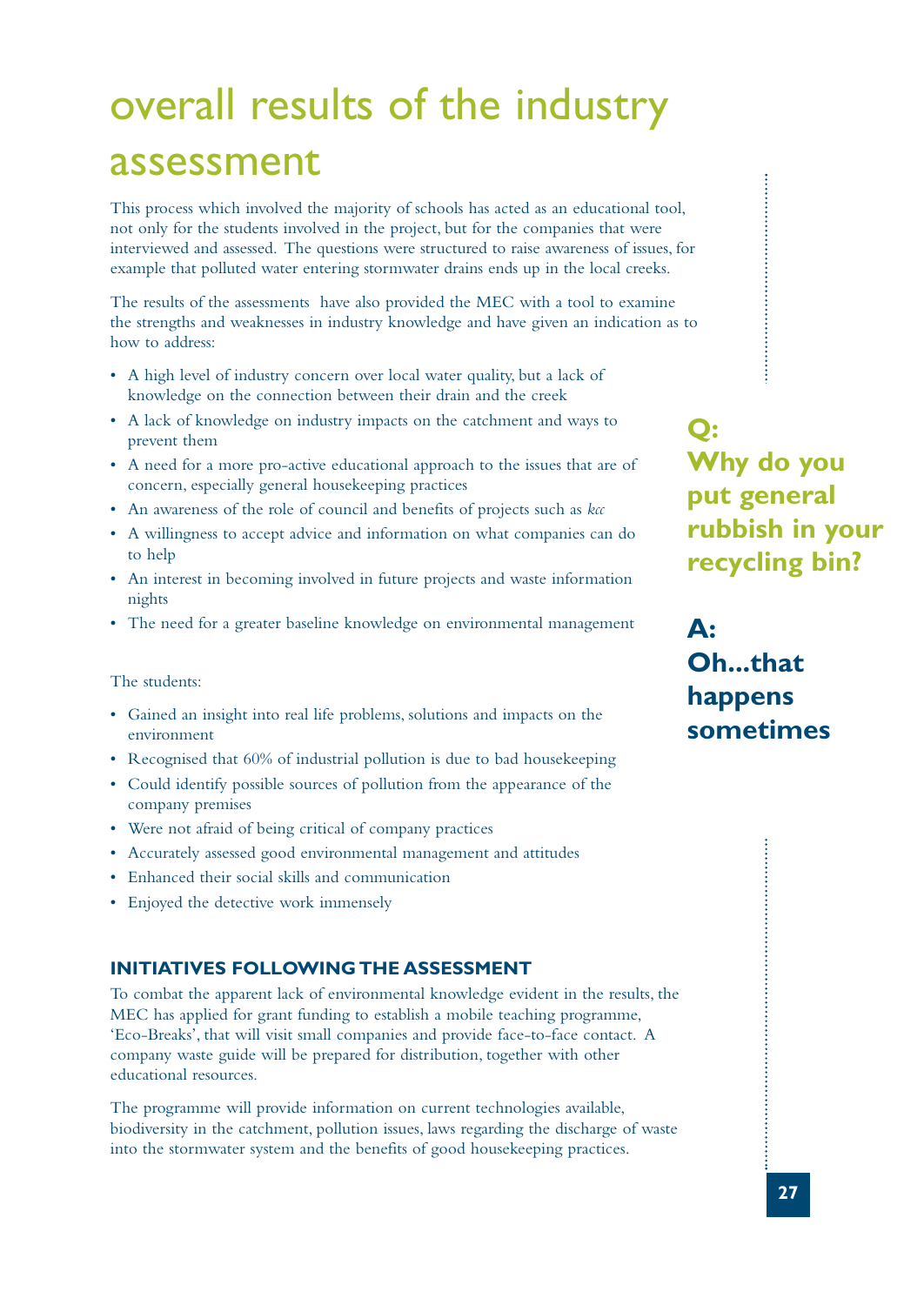### future projects for *kcc* following the congress

#### **GETTING THE MESSAGE ACROSS**

Conveying the message of water quality to the general public has been identified as a priority for sometime. With a higher awareness in the community it is time to build on this and promote a change in daily behaviour and involvement in projects, its time to 'Walk the Talk' and 'Hop in and Help'.

- weekly '*kcc* Catchment Watch' column in the local newspapers
- website with images of the lagoons and water quality data
- school/community newsletters

#### **ADOPT-A-DRAIN**

Mapping of the mini-catchments of stormwater systems reinforces the connection between the drain and the creeks. This will encourage locals to become involved in cleaning up their own drains by:

- stencilling each drain with a numerical code and message at the inlet and outlet e.g.'This Drains to Manly Lagoon / Dam / Creek or Sydney Harbour'
- passing on information to the industries or residents that make up that minicatchment
- testing the outlets to help determine sources of pollution
- supplying information on water quality at these outlets to the '*kcc* Catchment Watch' and displaying this at the drain

#### **'ADOPT-A-CREEK'**

As *kcc* moves into Stage 3, the MEC is making use of strong links with industry and school groups in the community to start an 'Adoption Programme' in late 1998. This will enable the community to develop ownership of the local environment through:

- stronger partnerships between schools and companies
- increasing awareness of the importance of diversity of native species through propagation, preparation and planting days
- a combination of the Hawkesbury Nepean 'Greenhouse Parks Programme' and 'Roofs for Revegetation'

The *kcc* project has been developed over a period of 5 years and will continue in the Manly and Curl Curl Lagoon catchments and further afield. Mary White, in her book 'Listen Our Land is Crying', expressed her views on the importance of *kcc*:

*"Such a project has a snow-balling and far-reaching effect beyond the local area where attitudinal change has occurred and environmental gains have been made. The hundreds of young people who move on after their school days continue as ambassadors because they know they have the power to influence their world".*

...........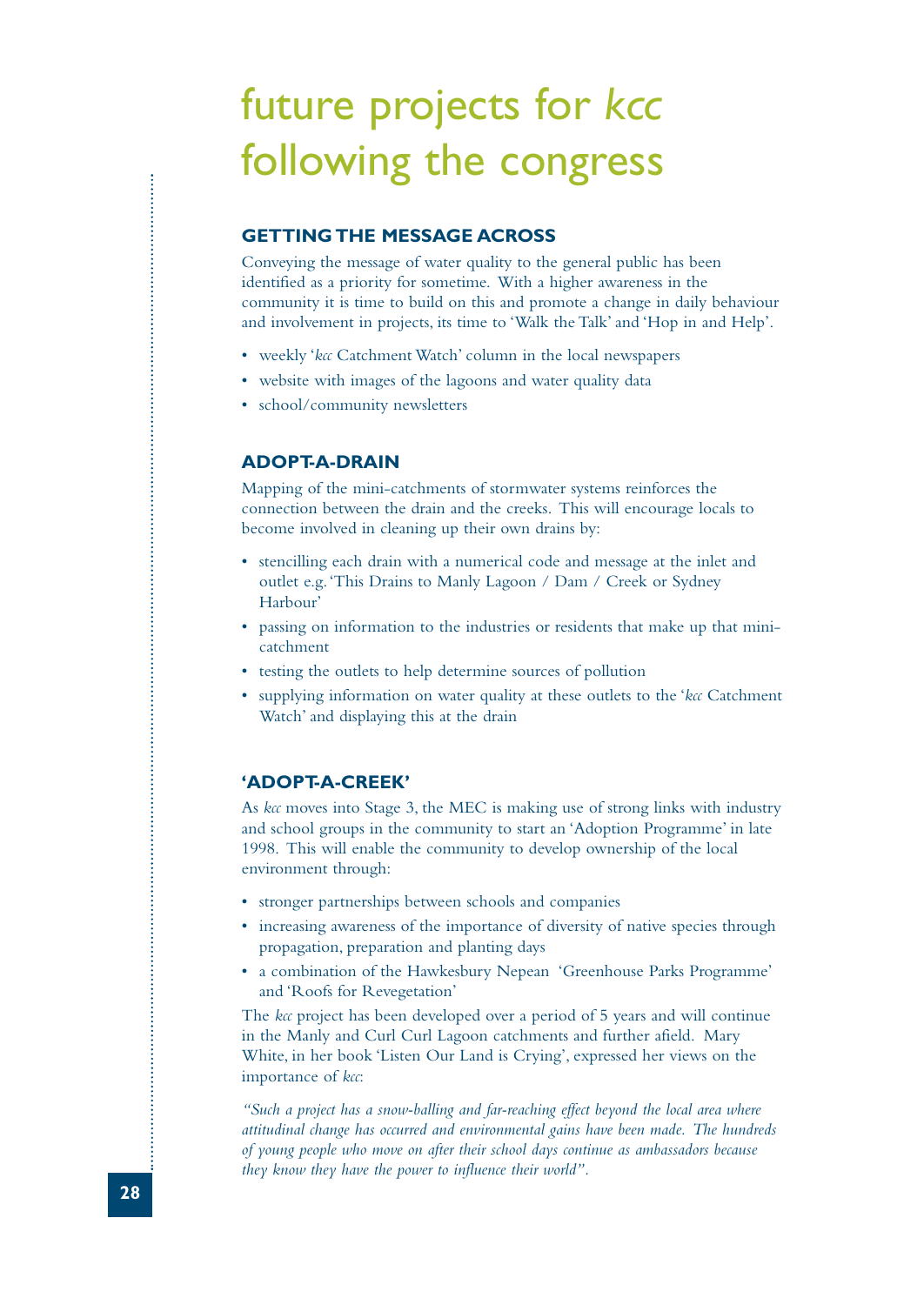





# Students 'green' Greendale Creek

Ocean Day



Kids 'adopt' creeks and drains